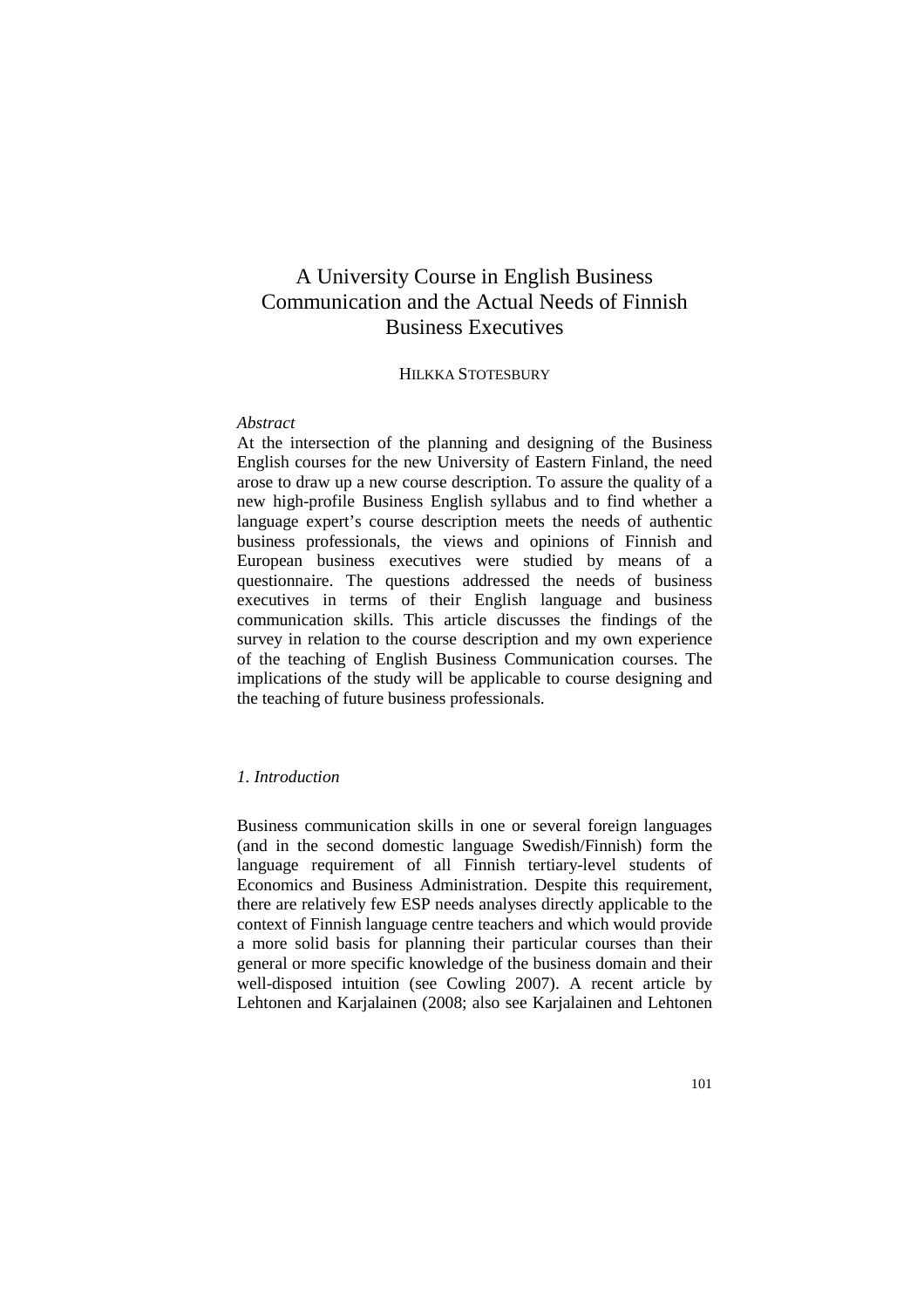2005) addresses the same issue, that is, the real needs of the workplace and the employers in different fields (in their case, in 11 non-business university faculties). The present research and survey originated from the fact that, starting on 1 January 2010, two eastern Finnish universities, the University of Joensuu and the University of Kuopio, will form a new University of Eastern Finland (UEF) with the two existing university language centres, in Joensuu and in Kuopio, merging into one. Such fundamental changes demand reforms across the curriculum.

At the intersection of the planning and designing for UEF Business English courses, a need arose to update the present English Business Communication course descriptions. To ensure the quality of a new high-profile Business English curriculum and to discover the extent to which a language expert's course description meets the needs of authentic business professionals ("authentic" in this case meaning that executives are employed in real-life, and local, business positions), the views and opinions of Finnish (and two other European) business executives were studied by means of a semistructured questionnaire (see Appendix). The questions addressed the needs of business executives in terms of their English language and business communication skills. This paper discusses the findings of the survey in relation to the course description and my own experience as the teacher of English Business Communication skills. The implications of the study will be applicable to course designing and the teaching of business students in the near future.

## *2. Materials and Method*

#### Questionnaire

To find whether a language expert's somewhat intuition-based course description met the actual needs of authentic business professionals, a semi-structured questionnaire was sent to 28 mainly local business executives. The items to be rated by the respondents (see the questionnaire in Appendix) were created by describing the tasks that would correspond to the aims of the English Business Communication course. The questionnaire included 17 rating tasks (and three open-ended questions) concerning the importance of the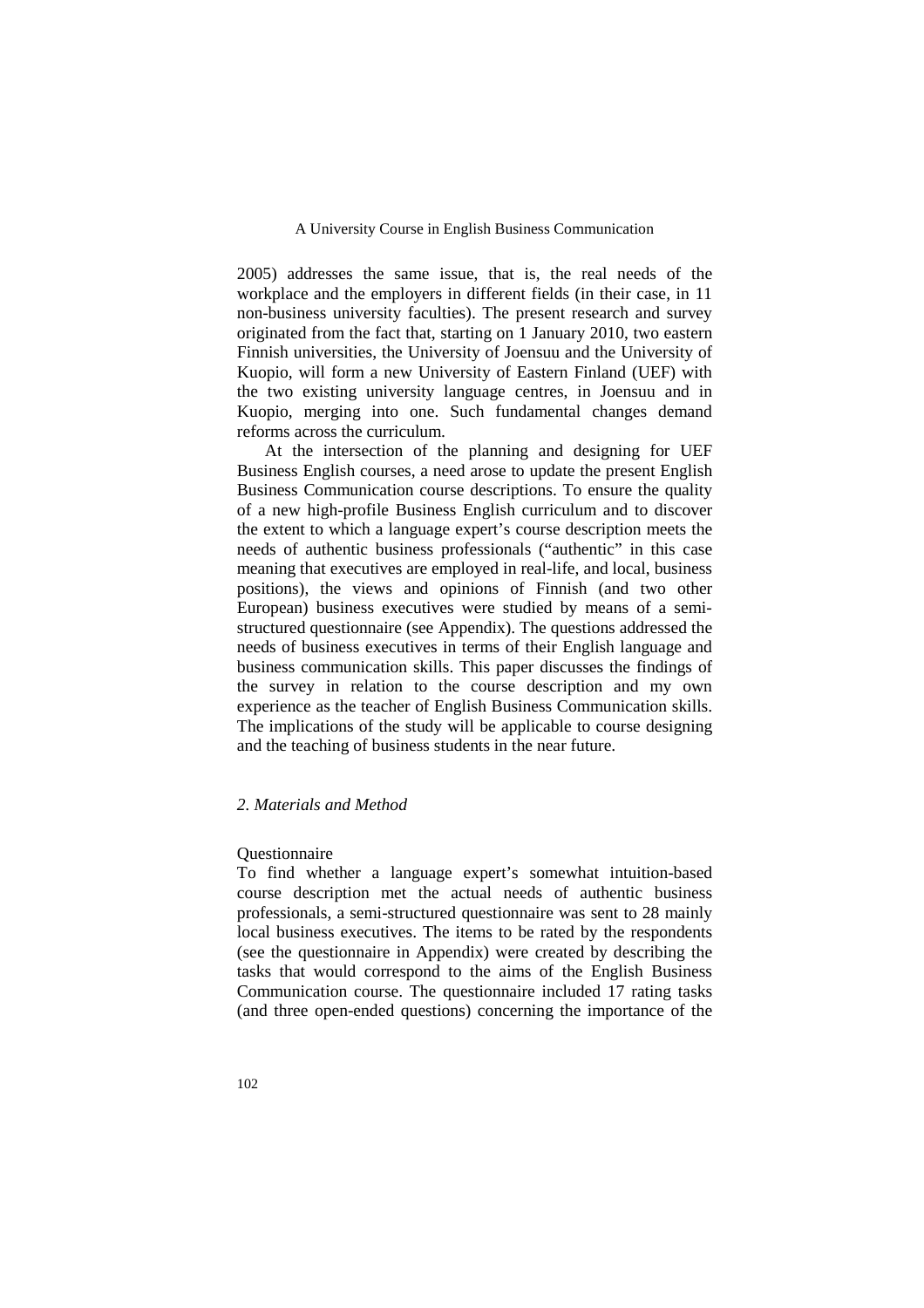English language to various functions business executives engaged in their daily work and travel. In addition, the questionnaire inquired about the respondents' gender, background (four questions) and the kinds of problems the executives had encountered during their business travel and/or in other communication situations involving the use of the English language (four questions). The questionnaires were emailed to the human resource managers of three large business enterprises in the North Karelian area and directly to some known directors.

#### Respondents

The home companies of the respondents were firstly chosen on the basis of their general reputation for being major firms in the city of Joensuu. Others were chosen through personal contacts. One of the latter contacts suggested a mailing list of local export firms, which was an excellent way of finding further potential respondents employed by Small and Medium-sized Enterprises (SMEs) in the province of North Karelia. On the basis of the companies' number of employees and turnover, the respondents represented three sizes of firms: (1) global concerns with turnover in billions of euros (Number of respondents 14); (2) two North Karelian firms with a turnover of €50 million or above (N=4), and (3) local SMEs, whose turnover was under €50 m (N=9).

## Method

A five-point Likert scale was used to identify the views of the respondents. A sixth alternative point was added in case the question was irrelevant to the respondent (see Table 1). The subsequent nine questions consisted of background questions and semi-structured questions focusing on potential problems that the respondents had encountered in their business functions and engagements. The information in the completed questionnaires was analyzed and compared with the corresponding items in the course description (see Appendix).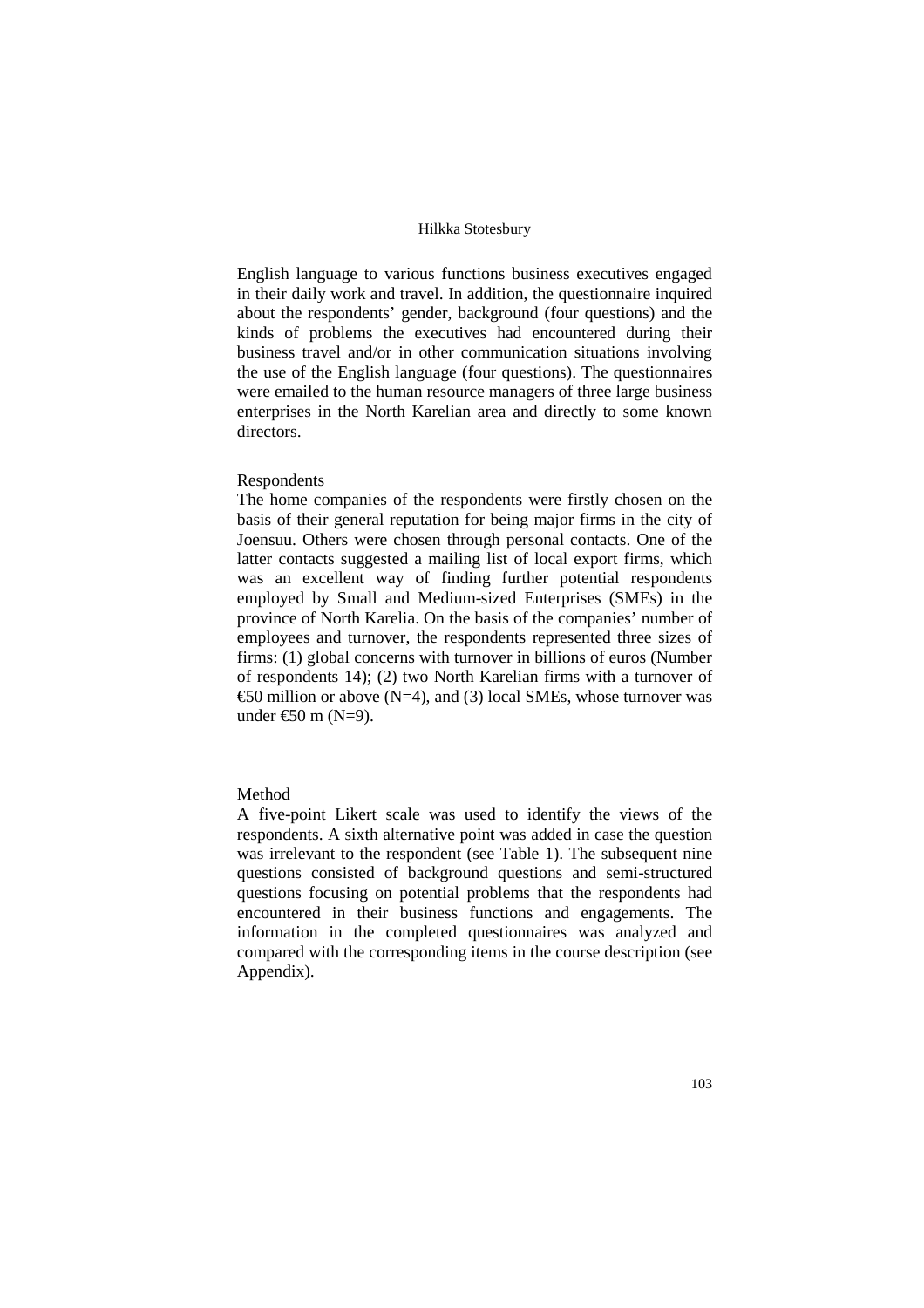#### *3. Findings*

Since the questionnaire was forwarded by email to further potential respondents, it was not possible to calculate the number of the potential recipients of the questionnaire, and therefore no percentage of response, either. Thirty questionnaires were returned. Two of these were discarded as they had been completed by people working in educational settings rather than in actual business positions. The results produced by the Likert scale are shown in Tables 1 and 2 in absolute figures and percentages, respectively.

The tables show the tasks and situations in which English skills are in greatest demand. The results confirmed my language teacher's intuition concerning the importance of phone calls, writing emails, meetings and negotiations in present-day business encounters. What was surprising, however, was the minor weighting given to English as regards knowledge of different international business etiquette and the acquisition of intercultural competence by respondents. Whether this finding reflects the reality or is caused by the respondents' unawareness of their importance is in need of further investigation.

| Importance of English in the business activity |                   |                     |                                 |                       |                     |     |
|------------------------------------------------|-------------------|---------------------|---------------------------------|-----------------------|---------------------|-----|
|                                                | Very<br>important | Fairly<br>important | Not important<br>or unimportant | Fairly<br>unimportant | Very<br>unimportant | N/A |
| <b>Activities</b>                              |                   | 2                   | 3                               | 4                     | 5                   | 6   |
| phone/Skype                                    | 24                | 3                   | ÷                               | 1                     | ٠                   |     |
| 2 receiving<br>visitors                        | 12                | 11                  | 3                               | $\overline{c}$        | ٠                   |     |
| 3 socializing<br>as host                       | 14                | 13                  | ٠                               | 1                     | ٠                   |     |
| 4 socializing<br>abroad                        | 11                | 15                  | 1                               | ä,                    | 1                   |     |
| 5<br>presentations                             | 19                | $\overline{7}$      |                                 | $\overline{c}$        |                     |     |
| 6 participating<br>in meetings                 | 22                | 3                   | 3                               | ٠                     |                     |     |
| 7 video<br>conferences                         | 9                 | $\tau$              | 5                               | $\overline{c}$        | $\overline{c}$      | 3   |
| 8 chairing<br>meeting                          | 11                | 8                   | 7                               | 1                     |                     |     |
| 9 biz<br>negotiations                          | 21                | 5                   | ÷                               | 1                     |                     | 1   |
| 10 knowledge<br>of biz etiq                    | 6                 | 16                  | $\overline{c}$                  | $\overline{c}$        | $\overline{c}$      |     |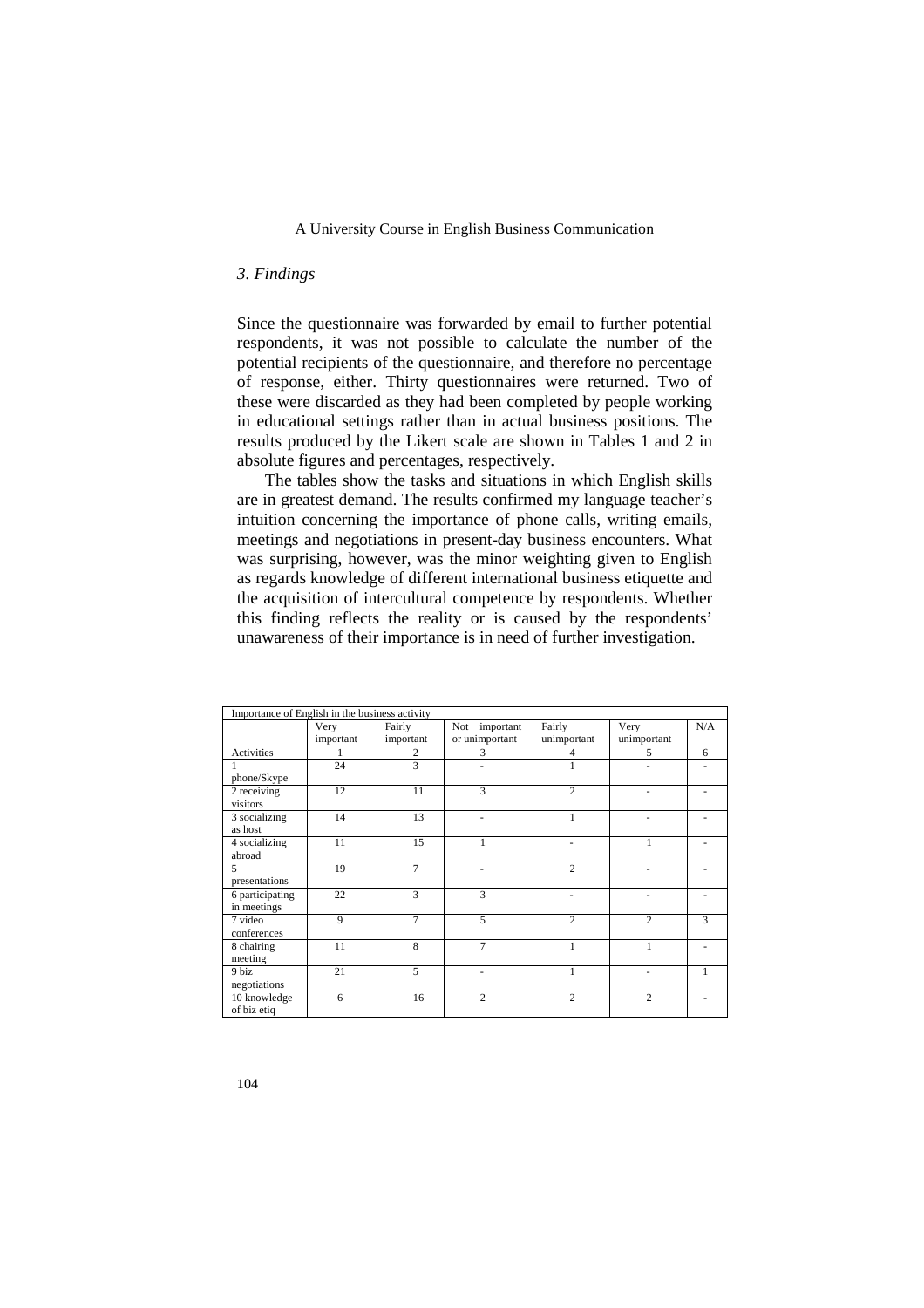| 11 intercult.<br>Competence  |    | 15            |   |   |   |               |
|------------------------------|----|---------------|---|---|---|---------------|
| 12 making<br>speeches        | 5  | 8             | ⇁ | 3 |   | $\mathcal{D}$ |
| 13 writing<br>emails         | 20 | 5             |   |   |   |               |
| 14 writing<br>contracts      | 12 | 5             | 6 |   | 3 |               |
| 15 writing<br>invitations    | 3  | 8             | Q | 4 | ◠ | ↑             |
| 16 writing<br>complaints     |    |               | っ | 8 |   | 3             |
| 17 reacting to<br>complaints | 11 | $\mathcal{L}$ | 4 | 6 |   | 5             |

|  |                                                                 |  |  | Table 1. Rating of the importance of being able to deal with the following activities |  |
|--|-----------------------------------------------------------------|--|--|---------------------------------------------------------------------------------------|--|
|  | in English in executive position in absolute figures $(N=28)$ . |  |  |                                                                                       |  |

| Importance of English in the business activity as % |                   |                         |                                    |                       |                     |                          |
|-----------------------------------------------------|-------------------|-------------------------|------------------------------------|-----------------------|---------------------|--------------------------|
|                                                     | Very<br>important | Fairly<br>importa<br>nt | Not<br>important<br>or unimportant | Fairly<br>unimportant | Very<br>unimportant | N/A                      |
| Activities                                          | 1                 | $\overline{2}$          | 3                                  | $\overline{4}$        | 5                   | 6                        |
| 1                                                   | 85.71             | 10.71                   |                                    | 3.57                  |                     |                          |
| phone/Skype                                         |                   |                         |                                    |                       |                     |                          |
| 2 receiving<br>visitors                             | 42.86             | 39.29                   | 10.71                              | 7.14                  |                     |                          |
| 3 socializing<br>as host                            | 50.00             | 46.43                   |                                    | 3.57                  | ÷,                  |                          |
| $\overline{4}$ socializing<br>abroad                | 39.29             | 53.57                   | 3.57                               | ÷,                    | 3.57                |                          |
| 5<br>presentations                                  | 67.86             | 25.00                   | $\overline{\phantom{a}}$           | 7.14                  | $\blacksquare$      | ÷,                       |
| 6 participating<br>in meetings                      | 78.57             | 10.71                   | 10.71                              | $\frac{1}{2}$         | Ξ.                  | $\overline{\phantom{0}}$ |
| 7 video<br>conferences                              | 32.14             | 25.00                   | 17.86                              | 7.14                  | 7.14                | 10.71                    |
| 8 chairing<br>meeting                               | 39.29             | 28.57                   | 25.00                              | 3.57                  | 3.57                |                          |
| 9 biz<br>negotiations                               | 75.00             | 17.86                   |                                    | 3.57                  |                     | 3.57                     |
| 10 knowledge<br>of biz etiq                         | 21.43             | 57.14                   | 7.14                               | 7.14                  | 7.14                | ä,                       |
| 11 intercult.<br>Competence                         | 17.86             | 53.57                   | 28.00                              | ÷,                    | 3.57                | $\blacksquare$           |
| 12 making<br>speeches                               | 17.86             | 28.57                   | 28.00                              | 10.71                 | 10.71               | 7.14                     |
| $\overline{13}$ writing<br>emails                   | 71.43             | 17.86                   | 3.57                               | 3.57                  | ÷.                  | 3.57                     |
| 14 making<br>contracts                              | 42.86             | 17.86                   | 21.43                              | 3.57                  | 10.71               | 3.57                     |
| 15 writing<br>invitations                           | 10.71             | 28.57                   | 32.14                              | 14.29                 | 7.14                | 7.14                     |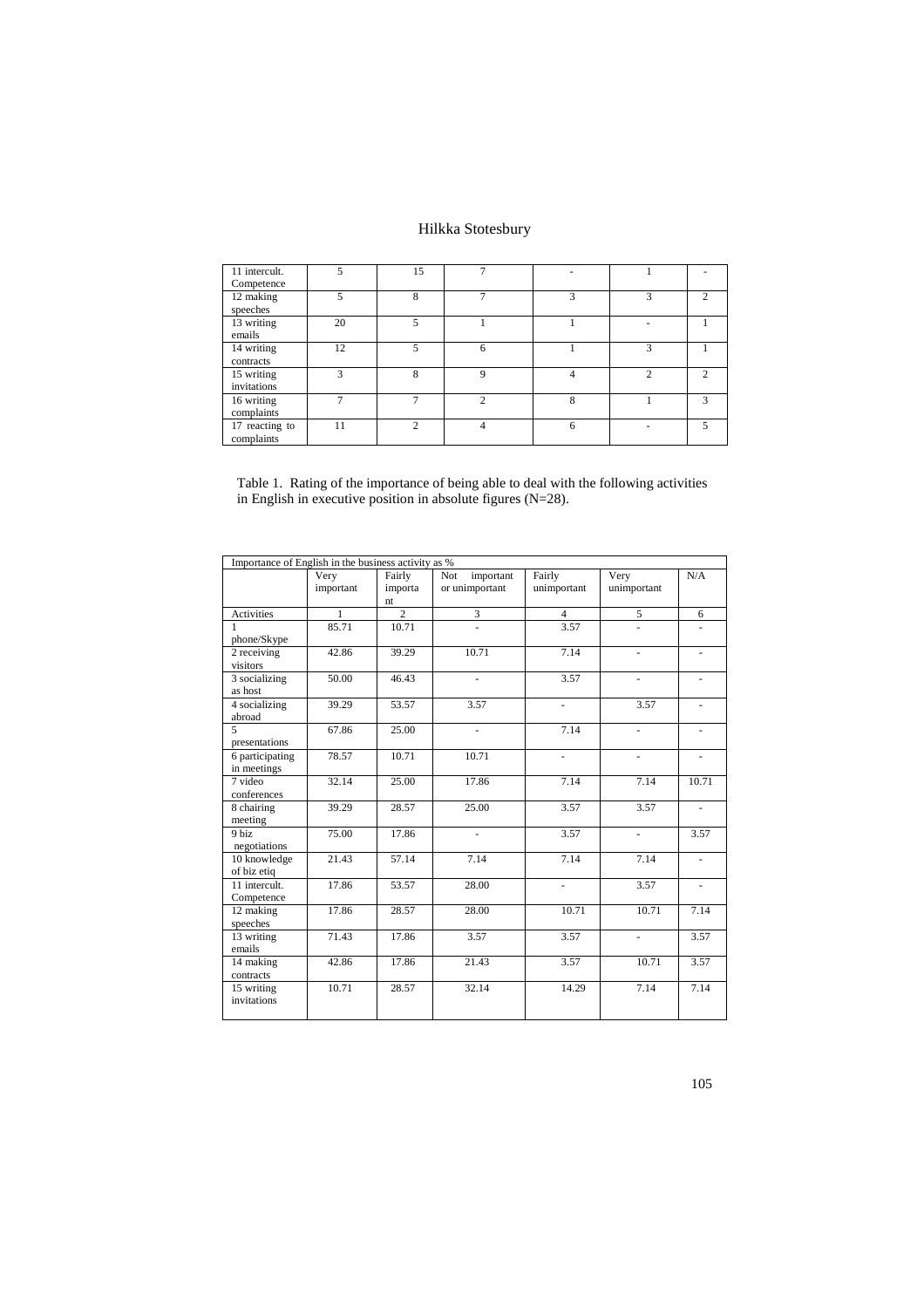| 16 making         | 25.00 | 25.00 | 7.14  | 28.57 | 257<br>، ر. ر | 10.71 |
|-------------------|-------|-------|-------|-------|---------------|-------|
| complaints        |       |       |       |       |               |       |
| $1 -$<br>reacting | 39.29 | 7.14  | 14.29 | 21.43 |               | 17.86 |
| to complaints     |       |       |       |       |               |       |

Table 2. Rating of the importance of being able to deal with the following activities in English in executive position in percentages  $(N=28)$ .

## *Information about the types of presentations, occasions for making speeches, and the types and media of documents drawn up*

Items 5, 12, 14, 15, 16, 17 and 18 on the questionnaire (see Appendix) requested additional information on the type of business communication. Of the 28 respondents, 23 provided some information about their writing or speaking activities. The information concerning the types of presentations and occasions for making different kinds of speeches included technical, marketing and sales presentations, seminars, conference papers, specifications concerning product features during customer visits, socializing and thank-you speeches, all of which are imaginable by a language teacher. As regards the channels of current business communication, the email was, not surprisingly, the medium used, with only two respondents mentioning the fax. (This development has been studied and recorded in great detail, e.g., by Louhiala-Salminen 1999, and Kankaanranta 2005).

## *Other functions or situations where Finnish business executives need English*

Question 20 inquired about other possible functions or situations where Finnish business executives needed English. The replies specified travelling and socially- and culturally-related situations, adding that "executives need English always." Another linguistic setting suggested was that of dealing with various authorities. Executives at one large multinational firm felt that meetings with colleagues from different countries and training occasions were cases in point. Other situations listed in which English was considered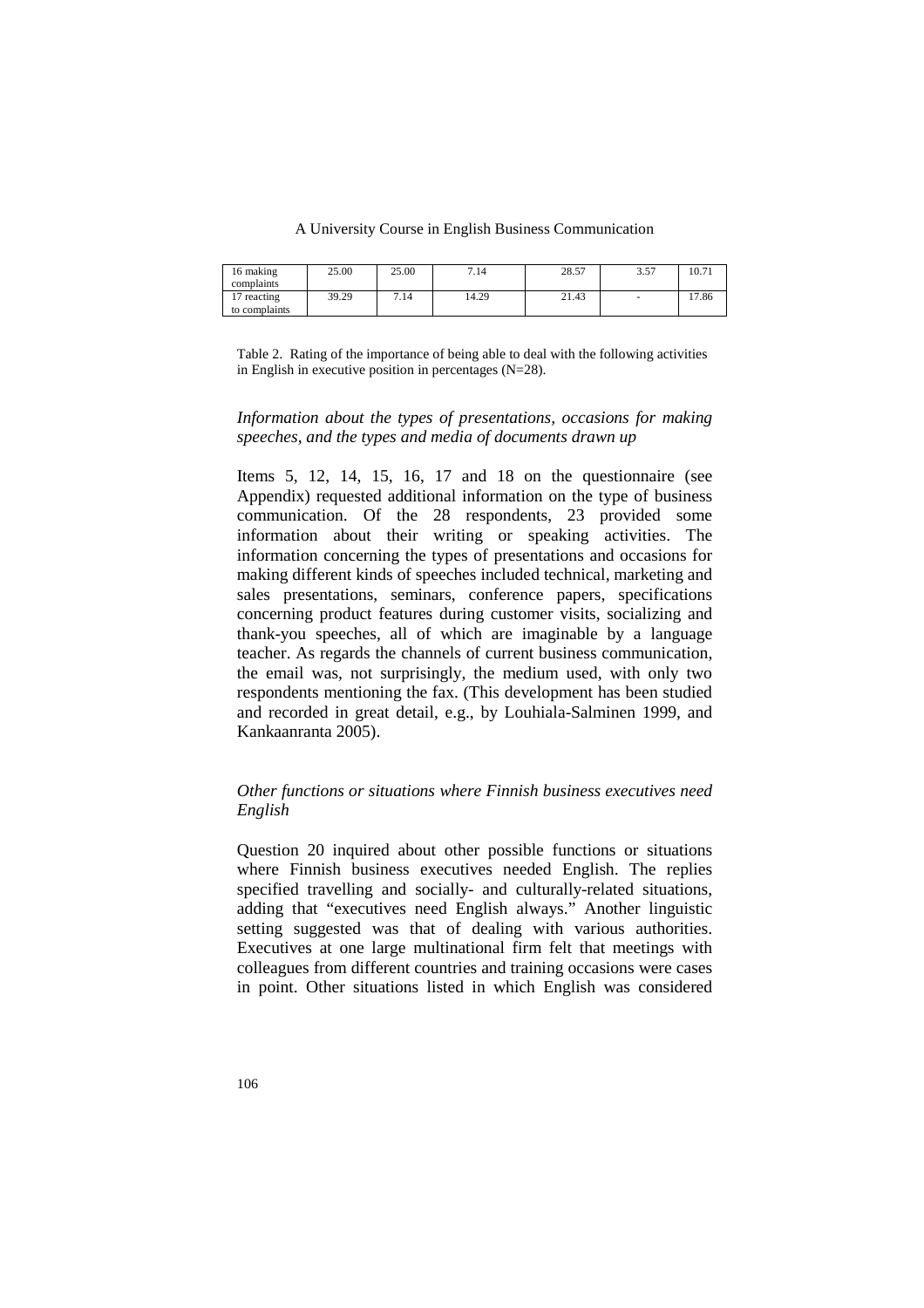important included roundtable meetings and all sales-related functions.

## *Background of respondents*

The second part of the questionnaire consisted of background information on the business executives and of open-ended questions tapping the respondents' experiences in intercultural business contacts. As regards the gender of the respondents, eight questionnaires were returned by female executives and 20 by male. Since the questionnaires were returned mainly by email, it was easy to discover that two of the 28 respondents were non-Finns. Furthermore, the respondents were asked about their position in the company, which showed a great variety of positions as well as their detailed descriptions. Their jobs ranged from Export Managers (N=3), (Strategic) Buyers (4), Vice Presidents (3), Managing Directors (3), Financial, Technical, Commercial, Purchasing, Project, R & D, Business Unit, Development, HRM, and HR Development Managers to Export Sales Representative, Controller, Marketing Consultant, and Business Adviser.

#### *Frequency of travelling abroad on business*

Two of the respondents did not travel at all on business owing to their positions as human resource manager and financial manager. Thus, if the two non-travelling managers were excluded, the average annual travelling occasions of the 26 respondents numbered 14 (range: 48 to 3 times; median and mode being 12).

## *Destinations of business travel*

The question about the target countries of business travel elicited different ways of answering the question. Twelve respondents mentioned Europe, while two limited it to EU countries; however, most of the executives listed their travel destinations more specifically. The list of European destinations was dominated by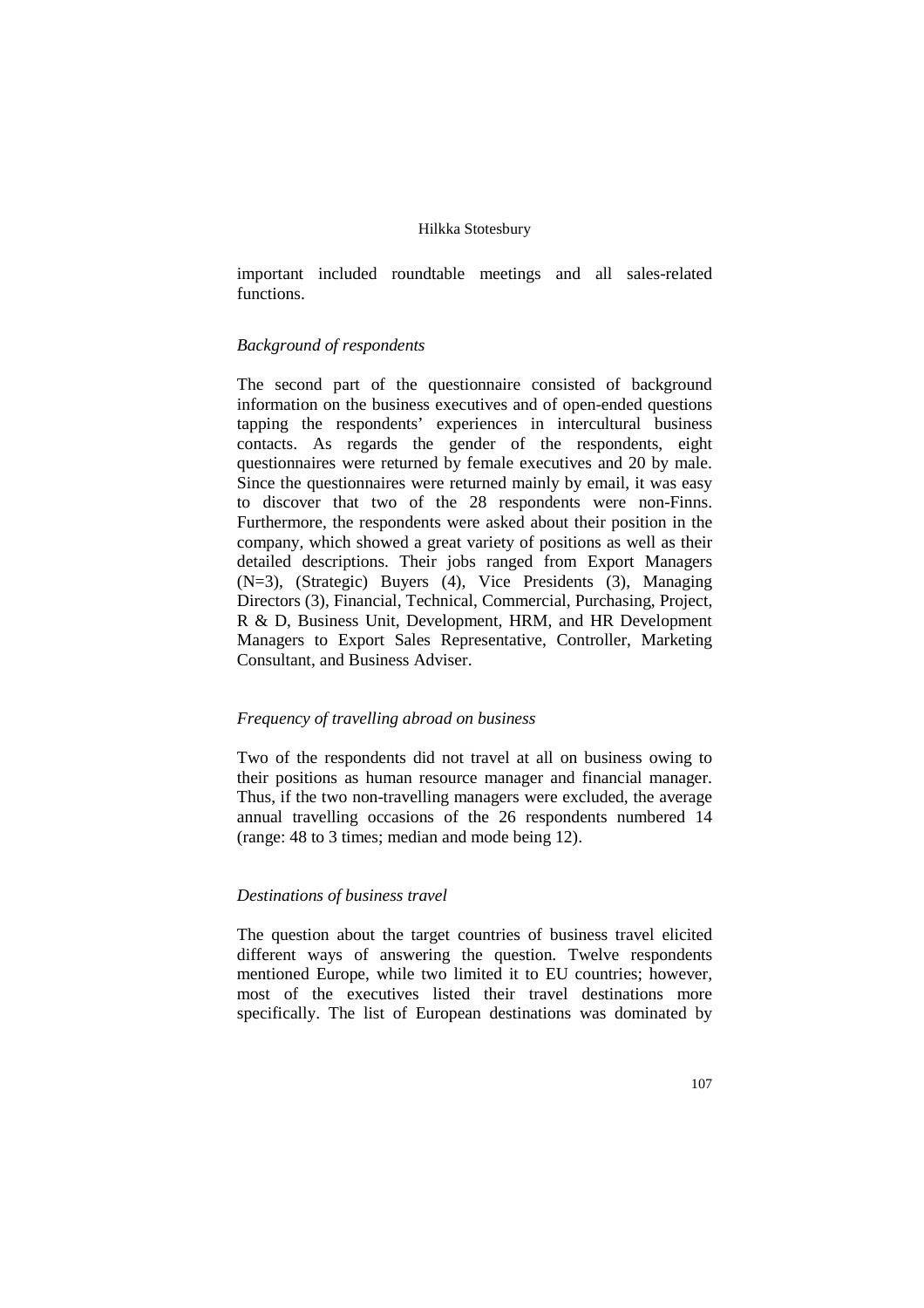Germany and Sweden, the former being mentioned eight times, while the latter received seven mentions. Other countries listed included Denmark (3 mentions), Estonia, France (3), Holland (2), Iceland (2), Ireland, Italy, Norway (2), Poland, Russia (3), Spain, and the vague term, "Scandinavian countries". A few directors specified all continents as their destination, while others were more informative by giving the USA (8), Asia (5), Africa, North America, and South America as their destinations. It was somewhat surprising that nobody mentioned India, whereas China, Indonesia and Brazil as well as the CIS countries were listed among the target countries. Since most of the respondents were based in North Karelia, it was also surprising that Russia and the CIS countries were visited rather infrequently, considering the growing importance of Finnish-Russian cross-border co-operation.

## *Languages used in travel*

As shown in Table 3, it was not surprising that English was the language most commonly used by all of the respondents except for the two who were not engaged in any business travel or international activities.

| Languages used in business by respondents in addition to Finnish $(N=28)$ |                                                                         |   |    |           |        |        |      |  |
|---------------------------------------------------------------------------|-------------------------------------------------------------------------|---|----|-----------|--------|--------|------|--|
| used                                                                      | Languages English Swedish German French Spanish Japanese Finnish No Fin |   |    |           |        |        | only |  |
| No of<br>users                                                            | 26<br>(incl. 1 NS)                                                      | 9 | 9. | (Belgian) | (some) | (some) |      |  |

Table 3. Languages used by business executives

Previous research (e.g. Rogerson-Revell 2007; Louhiala-Salminen et al. 2005) has shown that business executives commonly engage in what is termed Global English, or English as a Lingua Franca (ELF), which now has more speakers than Standard English, non-native speakers of English outnumbering native English-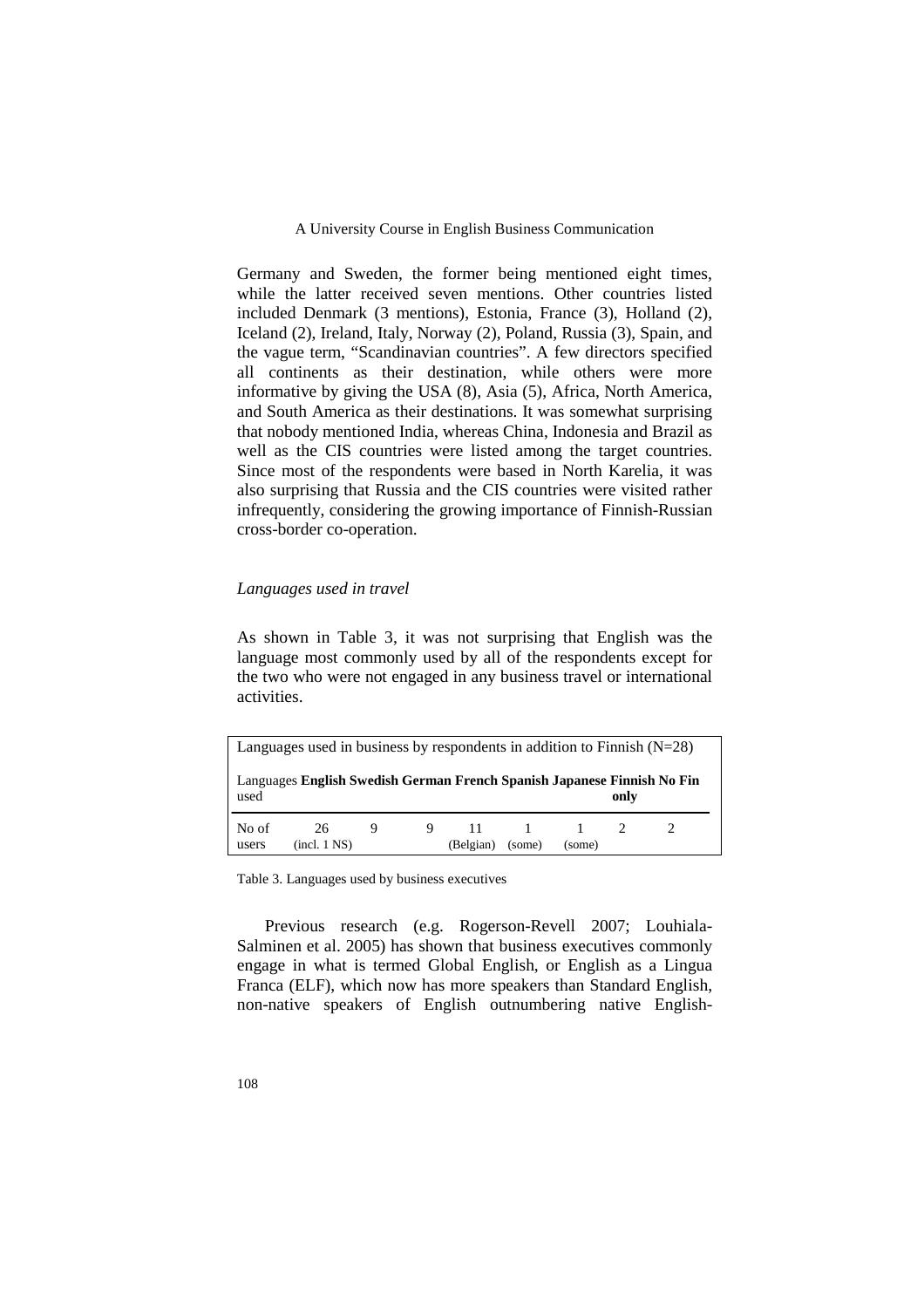speakers by three to one (Graddol [2006]; Skapinker [2007). Crystal's (2004) estimate for users of global English is 1 billion, excluding native speakers. ELF is described as a variety of nativespeaker English which is intelligible enough as English (e.g. Seidlhofer 2005) but which often includes some features of interlanguage and shows interference from the speaker's native language as well (see, for example, Jenkins 2000, 2007). Another distinctive feature of ELF is its use by non-native speakers among themselves, rather than with native speakers (Jenkins 2007: 4), as was the case for most of the business executives of this survey. One exception to the use of ELF in the present study was a native-speaker British person, and it is possible that some respondents' English language skills were of high, near-native standard (level C2 in terms of CEFR), thus transgressing the limits of ELF. There were no questions on the questionnaire directly designed to capture this information, although, to judge from the replies to open-ended questions, it was not difficult to determine the use of ELF rather than Standard English in a majority of responses.

As regards the use of other languages than English, the languages most commonly needed were Swedish and German. This may also reflect the fact that at the moment these are the two other languages most frequently taught and studied in Finnish schools after English. Other languages, receiving one mention each, included French, Spanish and Japanese, the first of which was used by a Belgian executive whose first language was Dutch.

#### *Language problems encountered abroad*

Language problems that the executives had encountered abroad consisted, on one hand, of problems in the respondent's own English skills or their interlocutor's pronunciation, which was specified by the respondents as "poor" English, and on the other hand, of the need to be able to use languages other than English. The former category included the language of contracts, technical terminology and English financial terms whose usage varied between the Americanand the Finnish-English usage. Responses to this question also included more technical problems. For example, oral agreements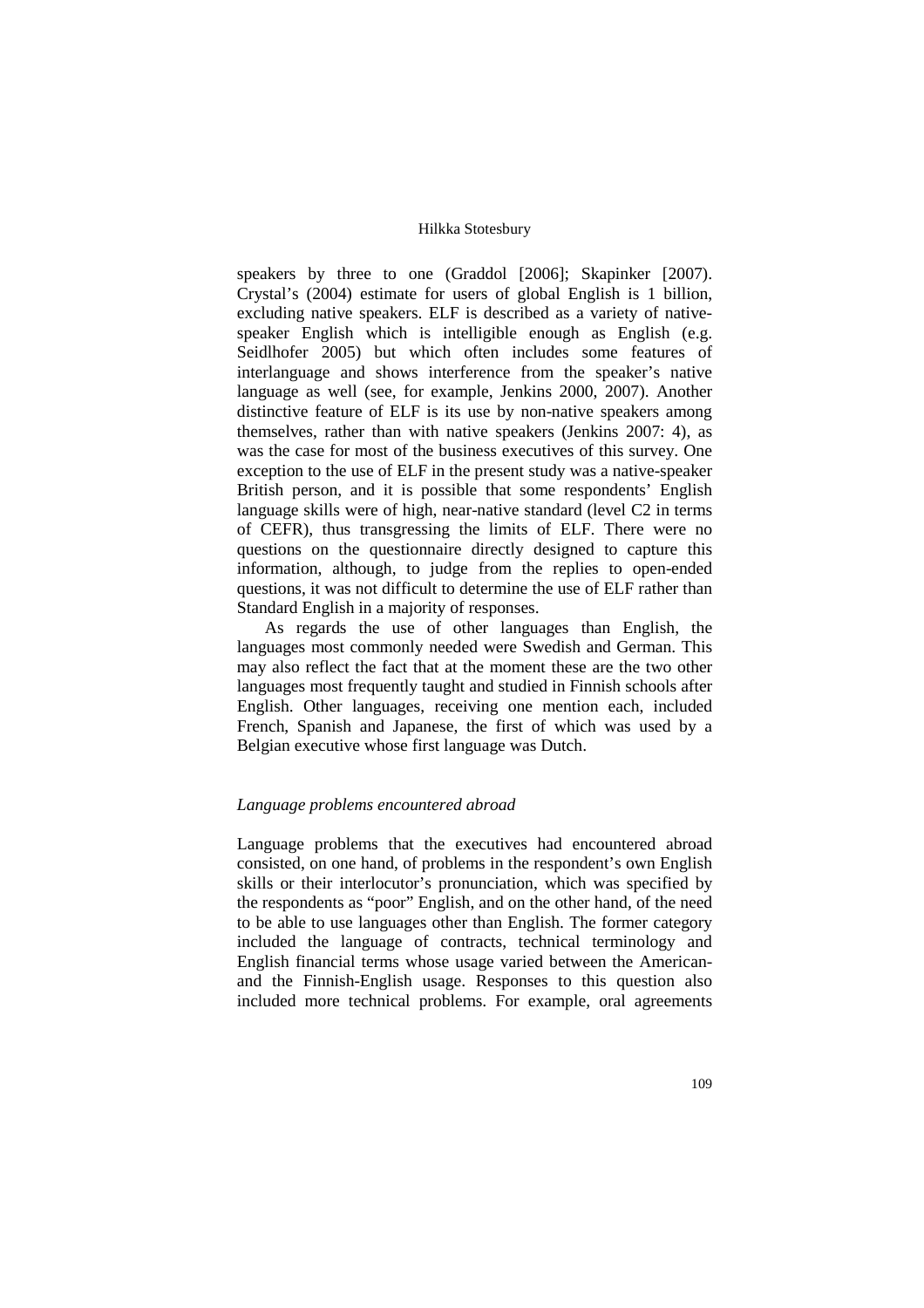caused problems since they often needed changes in the subsequent written contracts. Similarly, international decision-making processes were felt to be markedly slower than those that the Finnish business actors had become accustomed to. Another source of linguistic problems was the interpreter's lack of appropriate technical knowledge and experience, which could hinder communication, or the customer's lack of specific technical terminology concerning the product.

Although my business students almost invariably claim that they have no problems concerning small talk, a number of these business professionals had also felt that it was difficult to express themselves in certain social situations because of shortcomings in their vocabulary. (The importance of small talk was underlined by four respondents only, three of whom were female.) Further problems mentioned included the understanding of English spoken by Asians and the decoding of difficult British accents (e.g., in the Manchester area), and quick or "unclear" speech. The need to know the local language was realized in the case of Chinese, German, and Spanish (especially, when losing a suitcase at the airport of Valladolid late in the evening). The spelling of Chinese English also caused problems for some respondents. Finally, one executive mentioned culture- and terminology-related "normal misunderstandings", which naturally belong to human communication.

## *Language problems encountered with non-Finns in Finland*

The questionnaires indicated that the respondents experienced somewhat fewer language problems in their encounters with international business executives in Finland than abroad. Nine respondents either denied the existence of these problems or provided no answer to the question. One of those who wrote "none" in this bracket elaborated his answer to explain why he had experienced no problems with English in Finnish business contexts, thus encapsulating the philosophy of ELF: "More important to be colourful and get right atmosphere and good sales." Other replies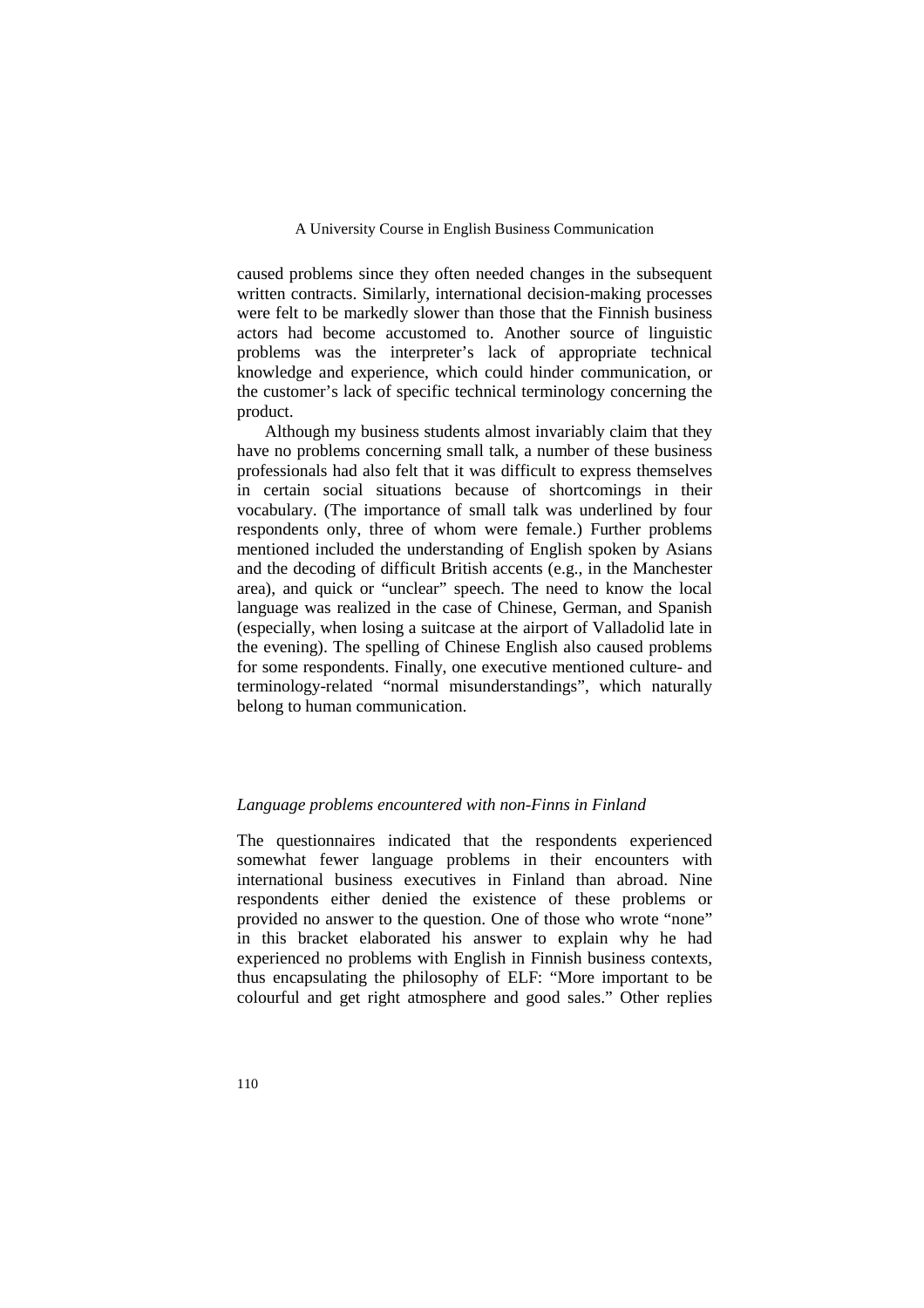hinted at some problems, such as the frequent misunderstanding of spoken language and the necessity of having written confirmations to prevent later disputes. The same problems as in foreign encounters were recognized here as well: shortcomings in their own vocabulary, for example, when preparing a memorandum; difficulties with technical terminology, and the interlocutor's dialect and also a quick or unclear way of speaking. Further problems were experienced by the employees of a large multinational company concerning telephone meetings. If there was no supporting material at hand, it was difficult for Finnish executives to decipher foreign English accents.

As mentioned previously, small-talk situations could also be experienced as stressful. The three respondents raising the topic of small talk at this point were all female, while the male answers focused on (mis)understanding of the technical details and the actual contents of utterances. This complies with Tannen's findings concerning the different conversational styles (Tannen, 1993) that females and males tend to possess. It is possible that Finnish men may not always even notice the inbuilt need for phatic conversation (or "phatic communion"; see Malinowski 1922) in their business encounters. Another interpretation concerning the male respondents' complacency about their small talk might be that their command of phatic communion sufficed in the current business contexts, whereas the female respondents perceived a need for their small talk even to transgress the business context. Interestingly, the British business executive reported the Finnish lack of passion in communication as a somewhat problematic issue, while simultaneously praising their honesty and integrity. The lack of "passion" in Finnish executives' communication in English, as felt by non-Finns, may partly derive from the rather monotonous speech and flat intonation of Finnish in comparison with the intonation-dependent English language, which is often perceived as overdramatic by Finns.

### *Cultural problems encountered abroad*

While most respondents had recorded at least a few language-related problems in their questionnaire, that was not the case with cultural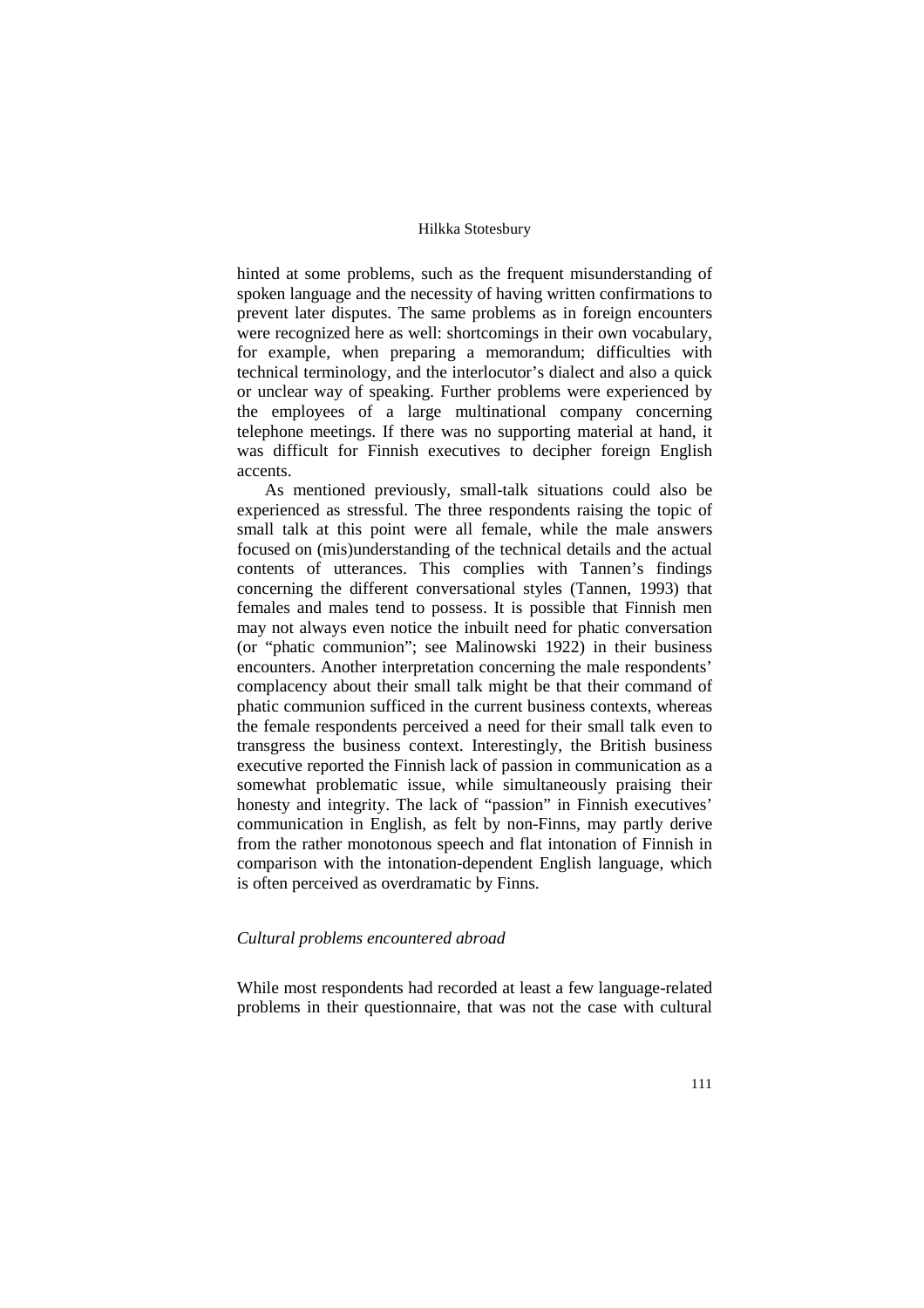problems encountered abroad. As many as 11 executives (c. 40%) left this question unanswered or simply stated "none." Somebody mentioned how a previous longer stay abroad had pre-empted the problems potentially occurring in the same countries (Sweden and the UK). Similarly, Scandinavian culture was perceived as similar enough to Finnish culture so that no cultural problems were likely to arise in business settings, either. This may not be true as there are well-known examples from a Finnish-Swedish merger where the two corporate communication cultures have proved rather different. Some topics, such as politics, were recognized as inappropriate topics in business encounters. Nevertheless, some real problems did emerge, such as the status of woman in Africa, meticulous adherence to formal documents in Germany, the difficulty of deciphering "yes", "no", or "maybe" in some cultures, and the problem of "reading", for instance, Japanese business executives' appreciation of the negotiations. In general, the respondents argued that understanding the *real* meaning of what had been agreed upon was not possible without sufficient, pre-existent cultural experience.

In contrast, some respondents pointed out that Finnish business executives could manage in new situations by using their common sense, finding relevant information on business etiquette on the Internet, or as one executive with a good self-esteem contended: "Finnish people can act like Finns. Nothing to be ashamed of." The Belgian informant's opinion did differ from that view, however. His point was that Finnish executives often misjudged the (in)formality, for example, when meeting business associates in a restaurant. The British informant, in turn, recognized that cultural problems in business contexts were too numerous to list. An example provided by him focused on the way to approach directors and managers.

## *Cultural problems encountered with non-Finns in Finland*

Cultural problems experienced in Finland with international business people produced even fewer responses. As many as 16 respondents (57%) made no comment at this point. The few answers reflected similar aspects of the problems encountered abroad, the most important issue being the "real" understanding of the results of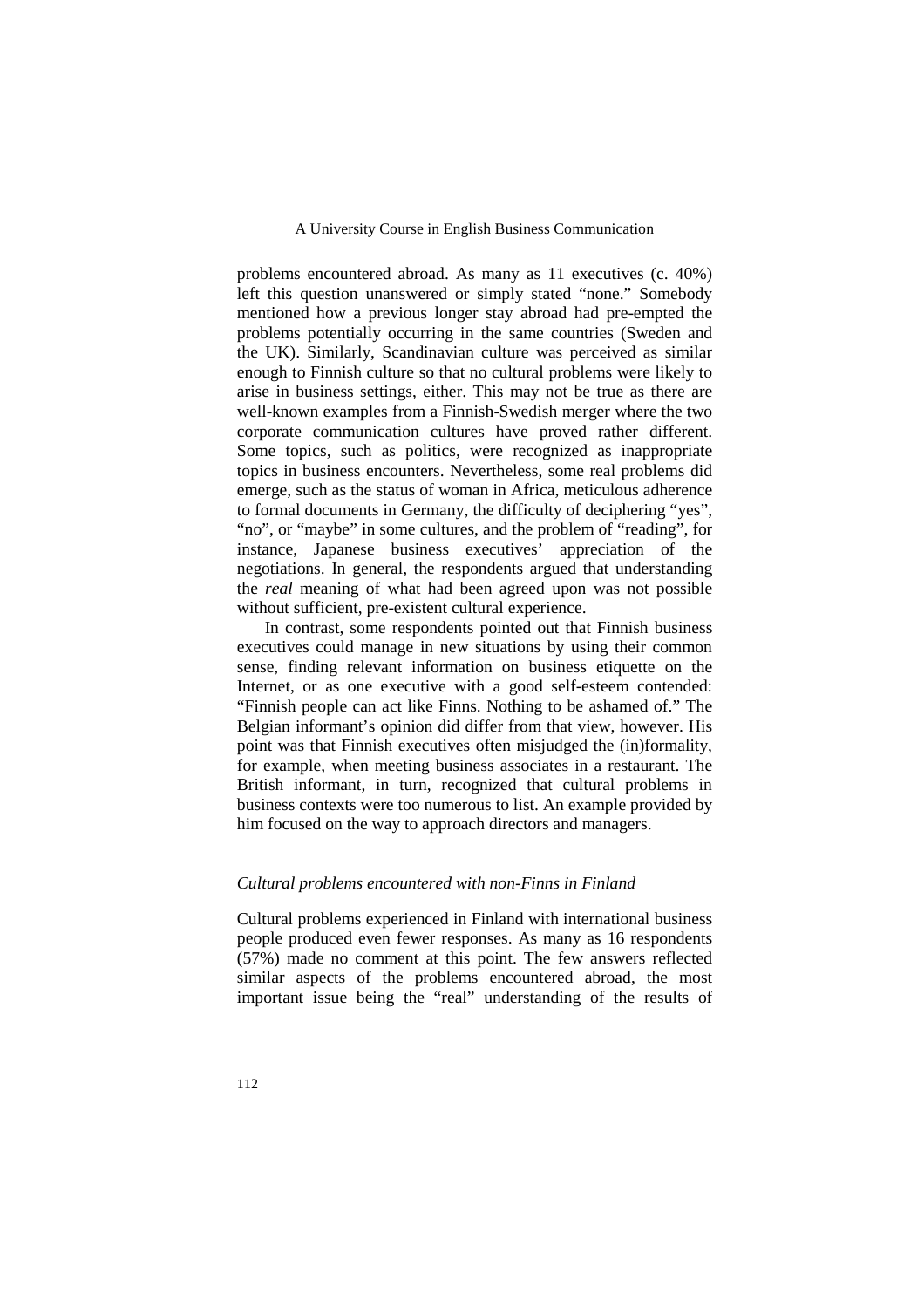negotiations, which added that "some Finnish specialities" may create confusion. The opposite view was that there were fewer cultural problems in negotiations held in Finland, which was due to "the home ground better supporting the negotiations." An unusual problem recorded was "where to find good food for the Japanese." As regards the replies of the two non-Finnish respondents, one was surprised by the "cool" approach of some Finns in business encounters, while the other said that these problems were too numerous to mention.

#### *Other points mentioned*

The final prompt on the questionnaire invited further comments and produced six responses. A few of these either qualified the respondent's position and answers (for example, how politeness and natural behaviour or a humorous attitude will compensate for some slight shortcomings of language), while two provided suggestions concerning English language training for business. According to these, there should be more focus on idioms and small talk, which are necessary in everyday communication, and more emphasis on the spoken language, in general, since technical details and terminology are easily and adequately acquired from the professional literature. Another respondent recommended the provision of basic phrases and templates for several such occasions which are already part and parcel of most English Business Communication courses: invitation, agenda, memorandum, request for further elaboration, letters expressing apologies (sympathy), and a thank-you letter after a business visit. The final recommendation by one of the non-Finnish respondents may take business executives a long way towards mutual understanding in international communication: "avoid prejudice and be perceptive."

## *4. Conclusions and implications for EBC curriculum*

The findings of this small study showed that the functions and activities planned for the English Business Communication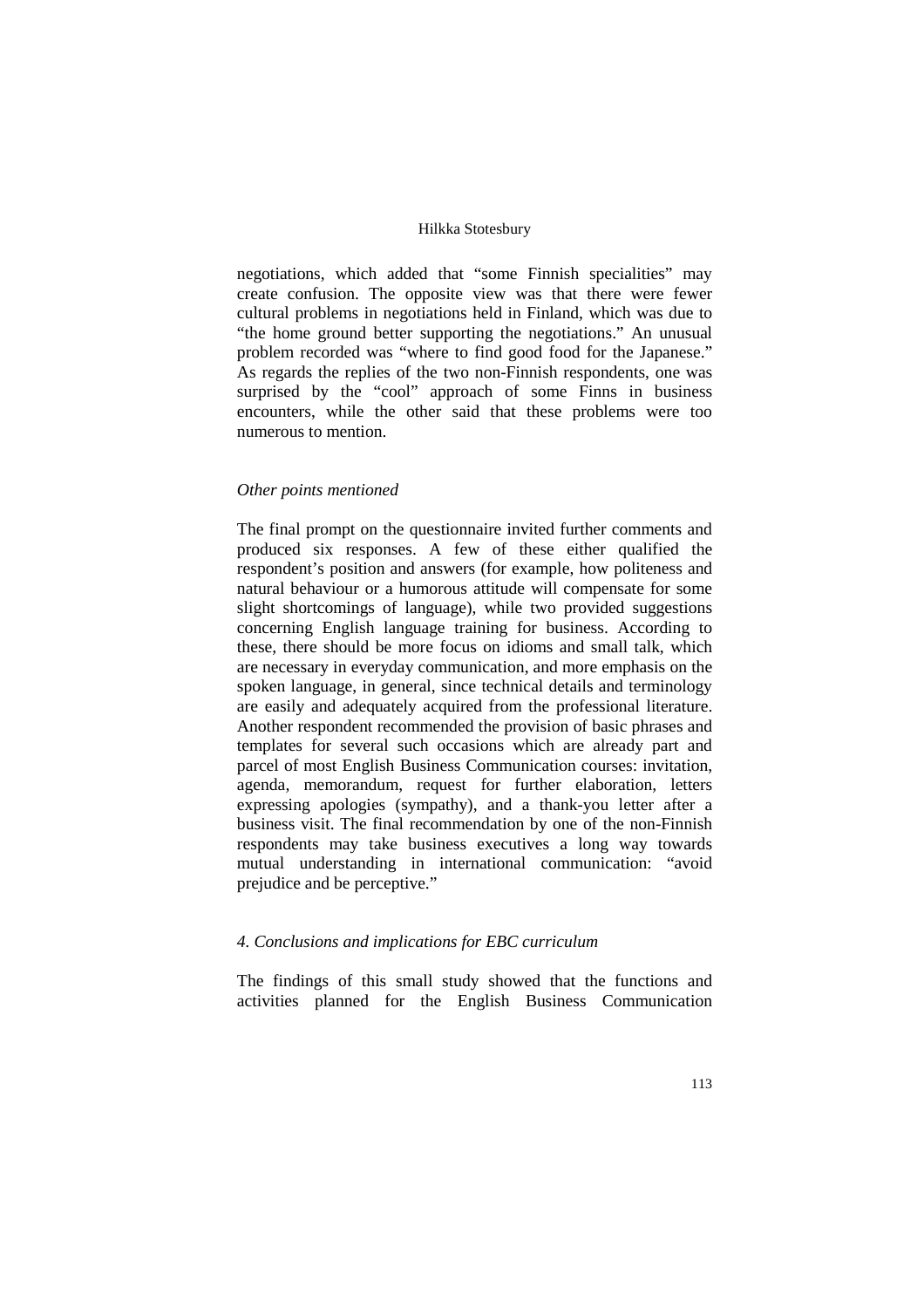curriculum of the University of Eastern Finland seem to match the actual needs of Finnish business executives quite well. Where the main differences lie is in the actual assignment types of the written business communication syllabus. The current study showed that the range of business documents drawn up by practitioners of export trade was so varied that no university English Business Communication course could cover all the topics and tasks suggested in the present survey. The remedy for this might be to concentrate more on the common core of business writing. Considering the surprising range and variety of different written documents mentioned by these executives, it is worth thinking about how useful the teaching of the templates of traditional business documents actually is (for example, business letters/emails for various purposes) and whether a more solid basis for writing English in general, with an enhanced emphasis on the use of the articles and appropriate prepositions, would prove more useful. Although the recent ELF studies (e.g., Jennings 2000; Seidlhofer 2005) have released the pressures of "immaculate" English, for instance, concerning the use of correct articles and prepositions in international ELF communication, the requirements of their accurate and appropriate usage in business communication are still prevalent since there are monetary stakes involved if the contracts turn out to be ambiguous and create false impressions or intentions.

The most surprising fact in the results of this survey was what appeared to be a somewhat nonchalant attitude on the part of some of these business executives towards the importance of knowledge of international business etiquette and intercultural competence. Similarly, the few comments provided on cultural problems perceived by respondents in business settings conform with the answers given in the rating of the importance of (English to) the respondents' knowledge of various business etiquettes and intercultural competence. As shown in Table 2, these activities were rated as very important by only 21% and 18% of the respondents and as fairly important by 57% and 53% of the respondents, respectively. Naturally, there may be other factors affecting these numbers. For example, if the respondents travelled only in the culturally fairly homogeneous Scandinavian countries, they did not find intercultural competence a very important aspect of their work. In this respect,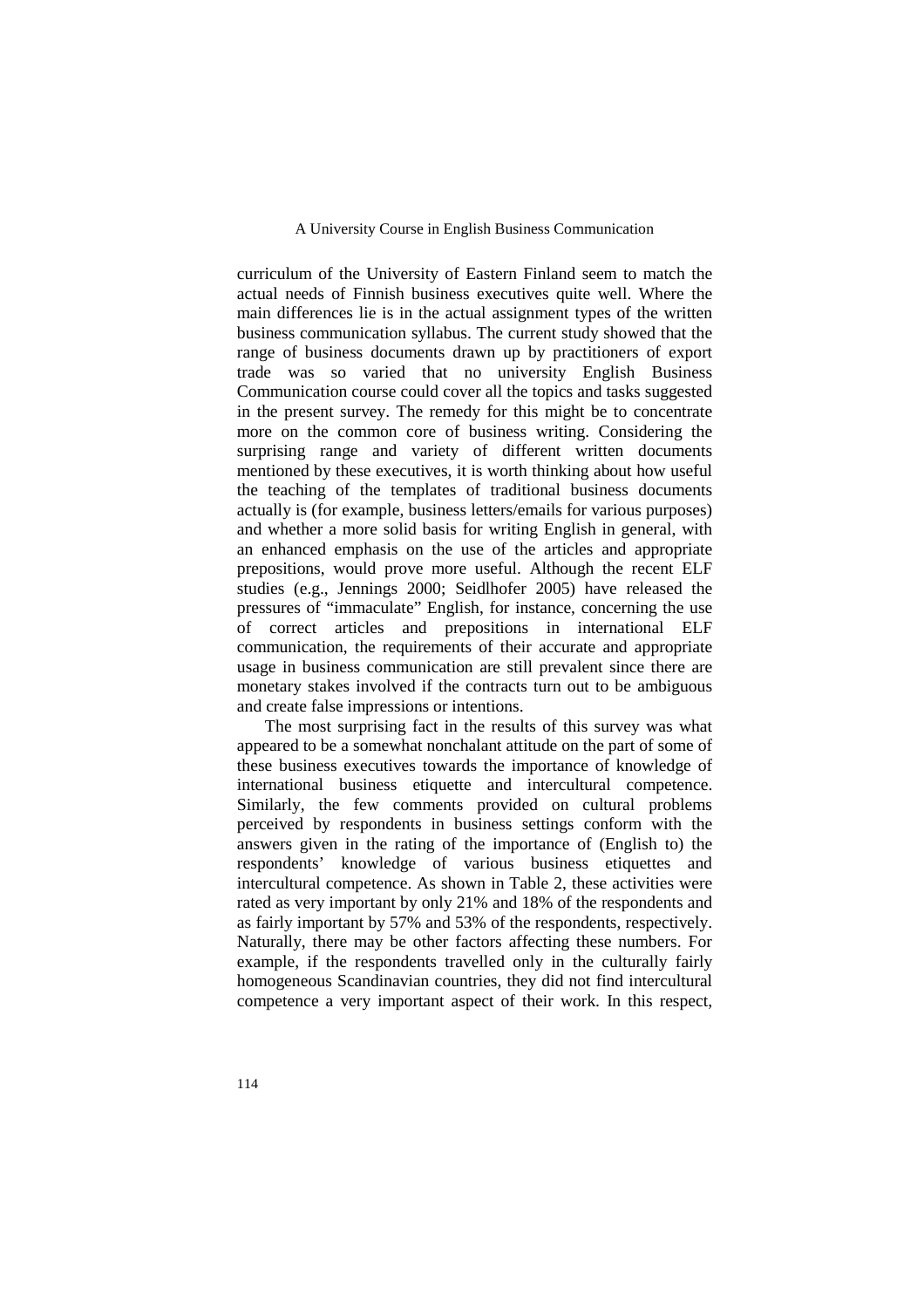however, the present English Business Communication instruction seems to prepare students better for intercultural competence in international business than what its authentic actors regard as necessary at present.

Another reason for these unexpected responses regarding intercultural communication may be the fact that the role of English was not regarded as particularly significant in intercultural competence. Thus, the somewhat surprising percentages may derive from the unclear phrasing of the Likert item in the questionnaire. What was originally meant was how important the respondents rated intercultural communication skills and business etiquette in the teaching of English Business Communication. What the respondents were probably rating was, instead, the importance of English in learning these skills. As is always the case with one-directional written questionnaires, it is difficult to know whether the items or questions have been interpreted in the way the researcher would like them to be. Nevertheless, I was able to identify a few top international actors among the mainly unknown respondents and found that they had deemed these skills to belong within the most important category. Hence, the majority's answers may also indicate that true globalization with its full range of accoutrements has not yet permeated to the professional activities of North Karelian business executives. The implication of this is that Business Communication courses need to stress more cultural knowledge and differences in the manner of communication, for example, in meetings and negotiations. Hence, it is necessary to clarify what demands are imposed on Finnish executives' business encounters with regard to the direct-style communication cultures of northern Europe and indirect-style communication cultures of Asia (Ding 2006).

As oral communication is the basis of meetings and negotiations, the respondents seemed to agree about the importance of English for these aspects of their international activities. The importance of small talk in the context of business appeared, however, undervalued or, alternatively, taken for granted, and therefore regarded as not worth mentioning. As regards the actual business deals, the principal problems occurred in the understanding of what was agreed upon and in the conversion of spoken agreements into written contracts to the satisfaction of all parties. Other problems of spoken language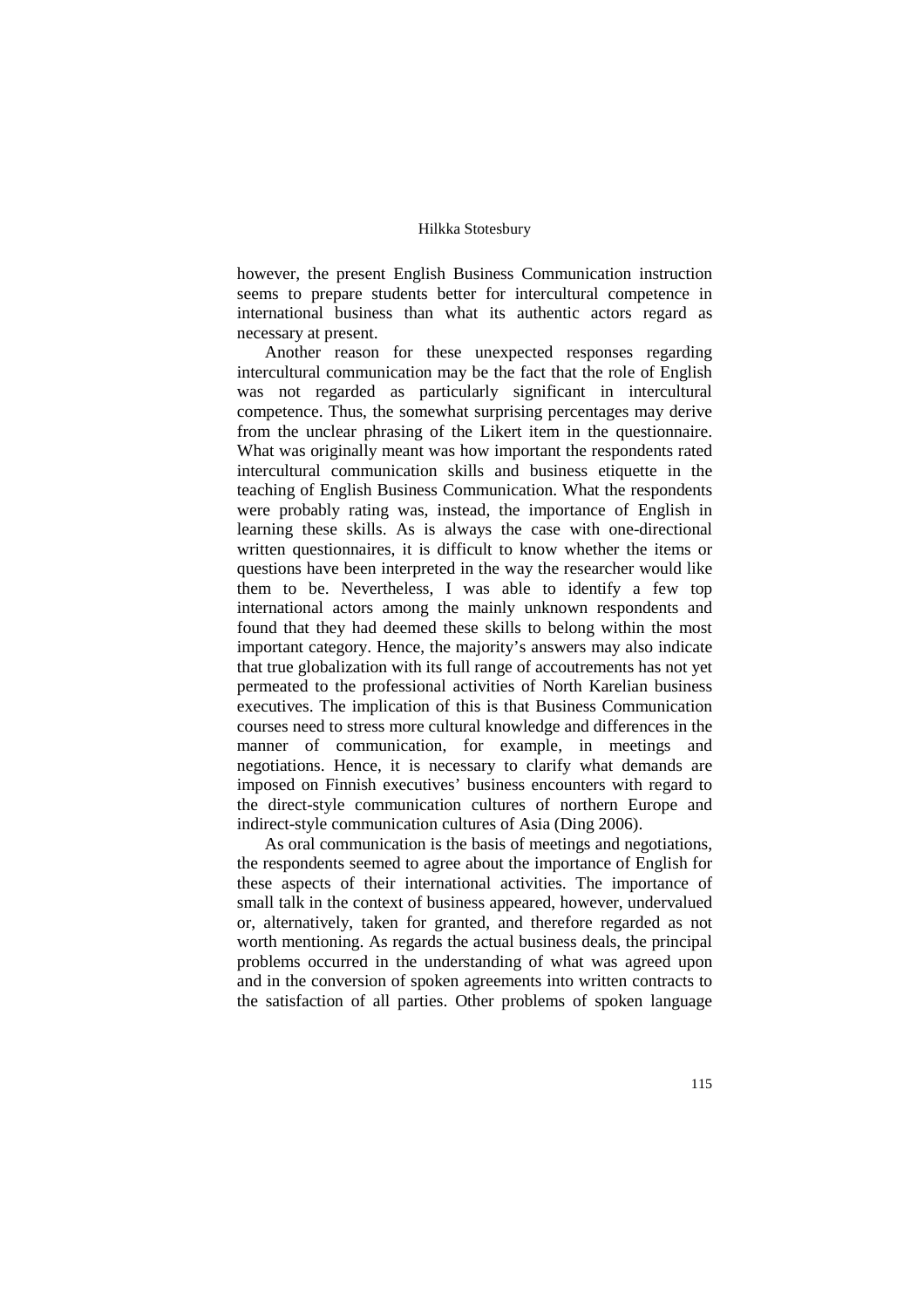were reduced to understanding English spoken by Asians or with different British English accents. Thus, the solution to a number of ELF speakers' problems may not be the teaching of "correct", native-speaker English but rather the tackling of the cross-linguistic and cross-cultural problems of ELF speakers. It seems that the topics of intercultural and global communication problems have so far considered business etiquette and related linguistic and social customs in the expressive domain, without really focusing on the problematic features that interference from major languages, such as Chinese, Japanese, and Korean, in extensively industrialized Asia, has created in relation to the English language and communication. Another area seldom focused on in English teaching outside English departments is knowledge of the features of major English dialects (e.g. in the English Midlands). Rather than polishing their Standard English pronunciation, students studying and preparing themselves for professional business contexts should be made aware of the other varieties of English that they are likely to encounter in the global village of international business communication.

In conclusion, what are the implications of this survey for the implementation of the course *English for Communicating in Business*? First of all, most of the business functions and activities included in the aims of the course seem well substantiated in light of the responses to the questionnaire. Yet there is some fine-tuning to be done. For example, the replies indicated that it is more common for the present business executives to react to complaints than to write them. Similarly, hosting visitors is more important than being a guest abroad. The most important revelation produced by the study was, however, the range of different business-related documents created by the respondents. This is bound to give rise to more practice in general factual business writing, on one hand, and in the drafting of various types of contracts, on the other. Although intercultural competence was not highlighted in the importancerating responses, the open-ended answers suggested quite the opposite and gave workable ideas concerning the most needed skills, such as deciphering the meanings of particularly Asian speakers at both conceptual and linguistic levels. Moreover, a better understanding of a variety of native and non-native English accents may provide access to success in the present-day global market.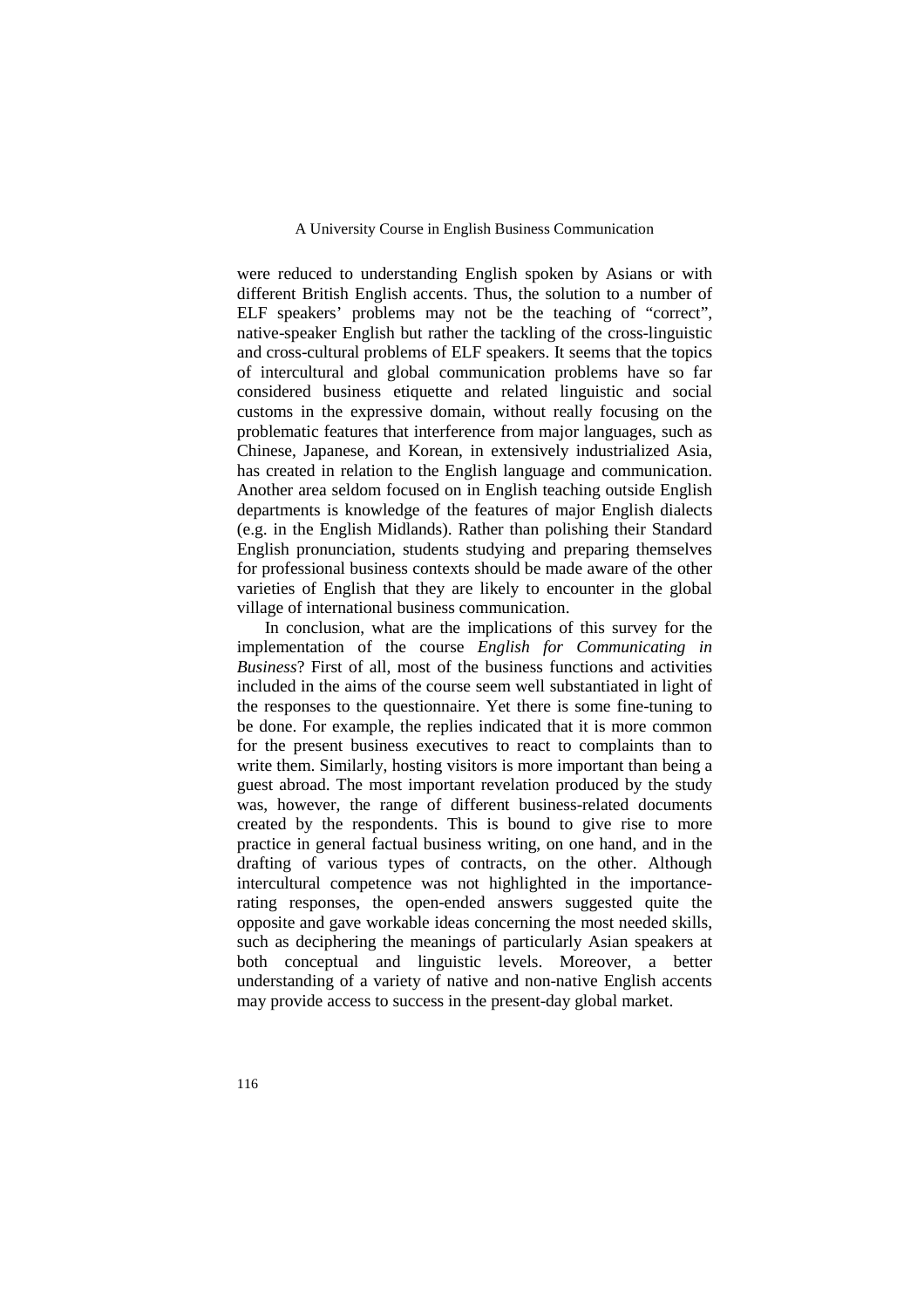## *References*

- Cowling, Jeremy David 2007. "Needs analysis: Planning a syllabus for a series of intensive workplace courses at a leading Japanese company." *English for Specific Purposes* 26, 426-442.
- Crystal, David 2004. "The past, present and future of World English." Globalization and the future of German. Eds. Andreas Gardt and Bernd Hüppauf. Berlin: Mouton de Gruyter. 27-46.
- Ding, Daniel D. 2006. An indirect style in business communication. *Journal of Business and Technical Communication* 20 (1): 87– 100.
- Graddol, David. 2006. *English Next: Why Global English May Mean the End of "English as a Foreign Language."* London: British Council.
- Jenkins, Jennifer. 2000. *The Phonology of English as an International Language.* Oxford: Oxford University Press.
- Jenkins, Jennifer. 2007. *English as a Lingua Franca: Attitude and Identity.* Oxford: Oxford University Press.
- Kankaanranta, Anne. 2005. *"Hej Seppo, could you pls comment on this!" Internal Email Communication in Lingua Franca English in a Multinational Company.* Jyväskylä: Jyväskylä University Printing House.
- Karjalainen, Sinikka and Tuula Lehtonen (eds) 2005. "Että osaa ja uskaltaa kommunikoida – akateemisissa ammateissa tarvittava kielitaito työntekijöiden ja työnantajien kuvaamana" [So that one knows how to and dares to communicate: Language needs in academic professions as described by employees and employers]. Helsingin yliopiston hallinnon julkaisuja 13/2005. Helsinki: University Press.
- Lehtonen, Tuula and Sinikka Karjalainen. 2008. "University graduates' workplace language needs as perceived by employers." *System* 36: 492-503.
- Louhiala-Salminen, Leena. 1999. *From Business Correspondence to Message Exchange: The Notion of Genre in Business Communication.* Jyväskylä: Jyväskylä University Printing House.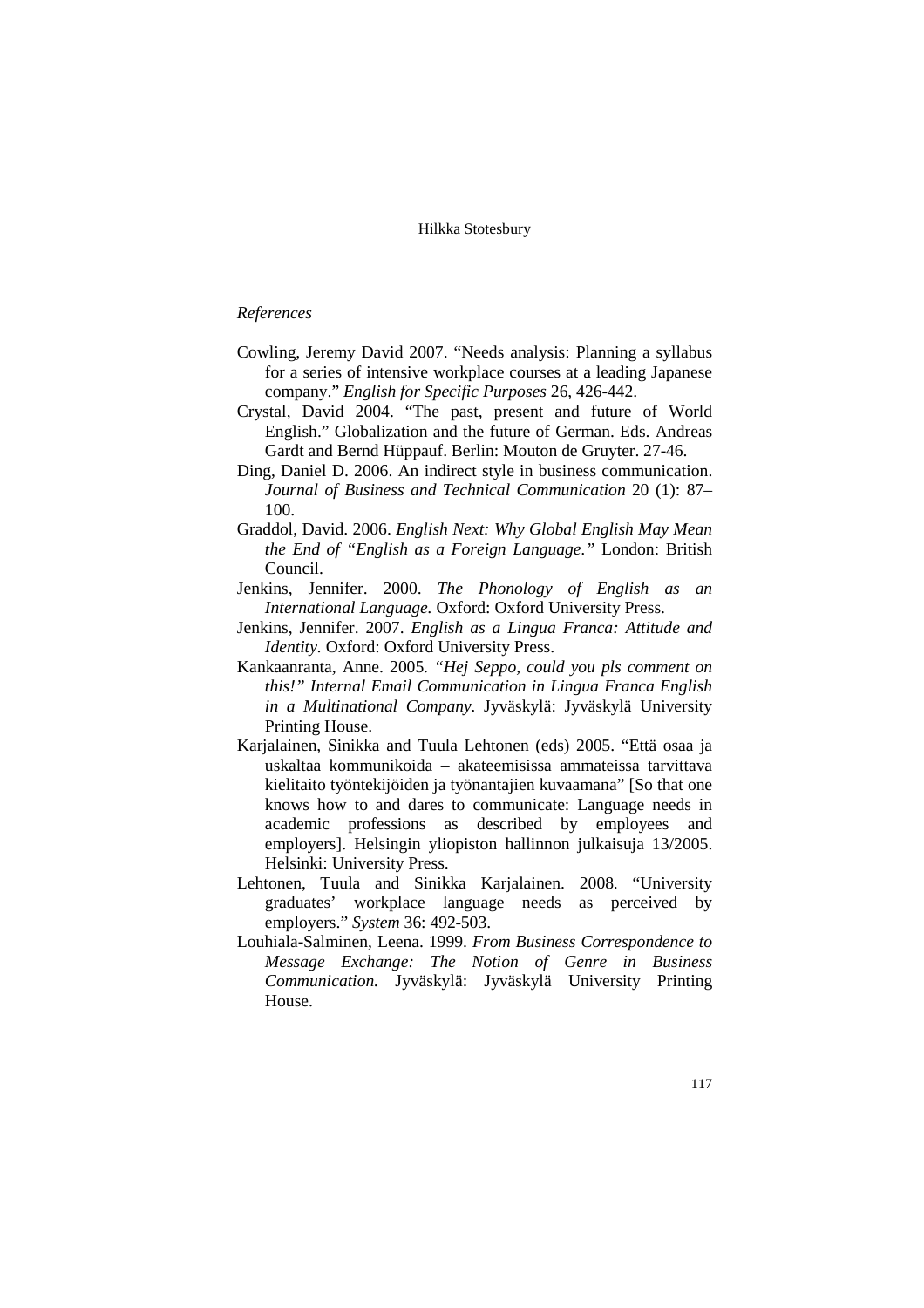- Louhiala-Salminen, Leena, Mirjaliisa Charles and Anne Kankaanranta. 2005. "English as a lingua franca in Nordic corporate mergers: Two case companies." *English for Specific Purposes* 24, 401–421.
- Malinowski, Bronislaw. 1922. "Argonauts of the Western Pacific: An Account of Native Enterprise and Adventure in the Archipelagoes of Melanesian New Guinea." *Studies in Economics and Political Science*, No. 65. London: Routledge and Kegan Paul.
- Rogerson-Revell, Pamela. 2007. "Using English for International Business: A European case study." *English for Specific Purposes* 24: 103-120.
- Seidlhofer, Barbara. 2005. "Language variation and change: The case of English as a Lingua Franca." *English Pronunciation Models: A Changing Scene.* Eds. Katarzyna Dziubalska-Kolaczyk and Joanna Przedlacka. Frankfurt am Main: Peter Lang.
- Skapinker, Michael. 2007. "Whose language?" *Financial Times,*  November 8, 2007.
- Tannen, Deborah. 1993. "The relativity of linguistic strategies: Rethinking power and solidarity in gender and dominance." *Gender and Conversational Interaction.* Ed. Deborah Tannen. New York: Oxford University Press. 165-188.

### *Appendix*

#### **QUESTIONNAIRE**

Purpose of this questionnaire:

#### Dear Recipient,

In 2009 I shall be teaching a course called *English for Communicating in Business* at the new University of Eastern Finland.

Having written a description of the aim of this course (shown below), I would like to discover what **real experts in Intercultural Business Communication, such as yourself**, think of the relative importance of the following aspects intended for inclusion in this English course.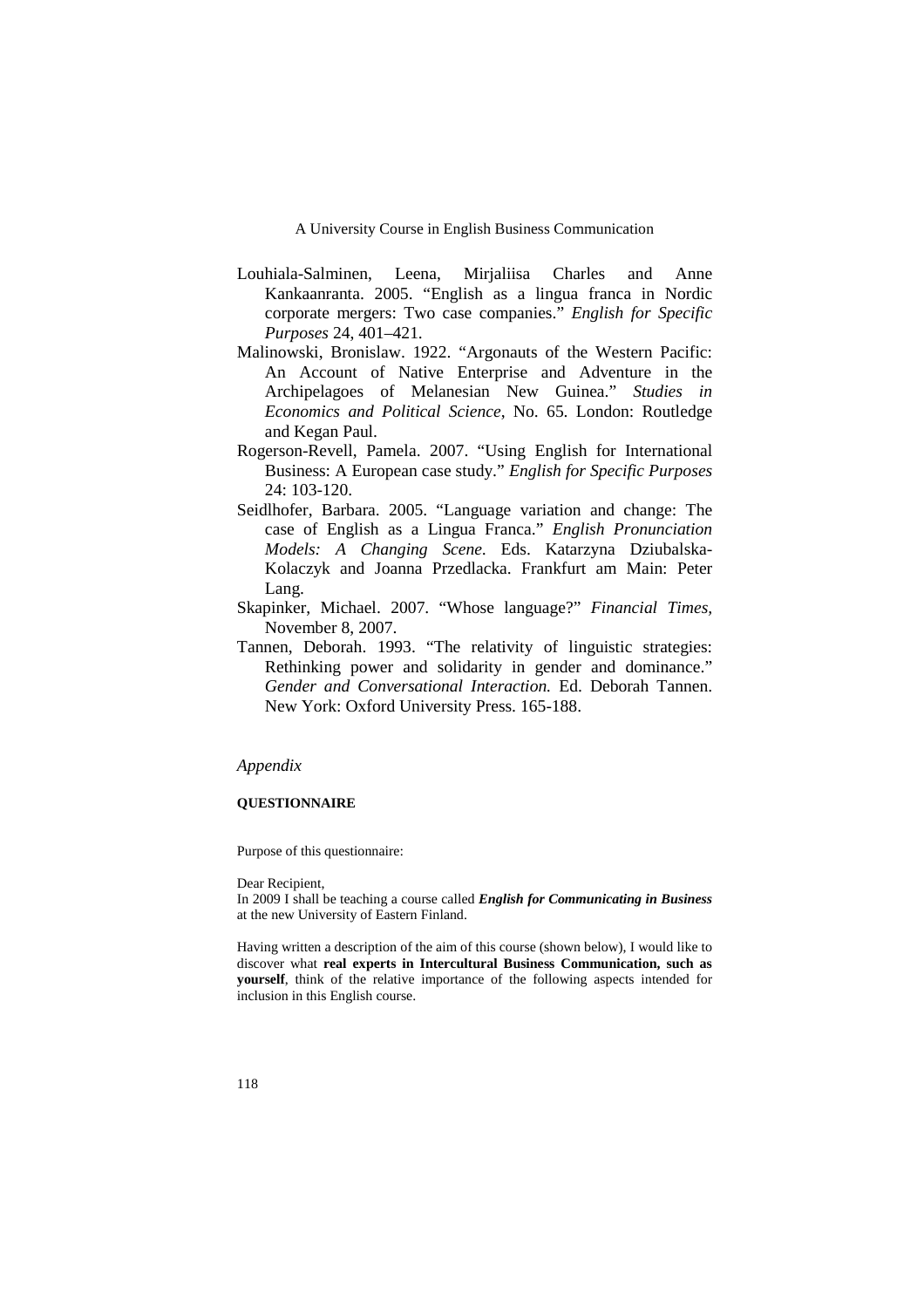Description of the aims of the course:

Upon completion of the course students should be able to communicate effectively in international business contexts using appropriate and strategically optimal methods of spoken and written communication. They should have acquired an awareness of intercultural communication and knowledge of the common principles of international business etiquettes needed in business encounters. They should also know how to create formal English business texts and documents, including the use of politeness strategies that ensure effective communication. And, finally, students should know how to give professional business presentations in an interesting and competent way and how to discuss their topics further.

Thanking you in advance for your time and effort, Sincerely,

Hilkka Stotesbury Senior Lecturer in English PhD, Docent

Returning address: University of Joensuu Language Centre P.O.Box 111 FI-80101 Joensuu, Finland

Phone: +358 13 251 2506 Gsm +358 50 376 86 66 Email: hilkka.stotesbury@joensuu.fi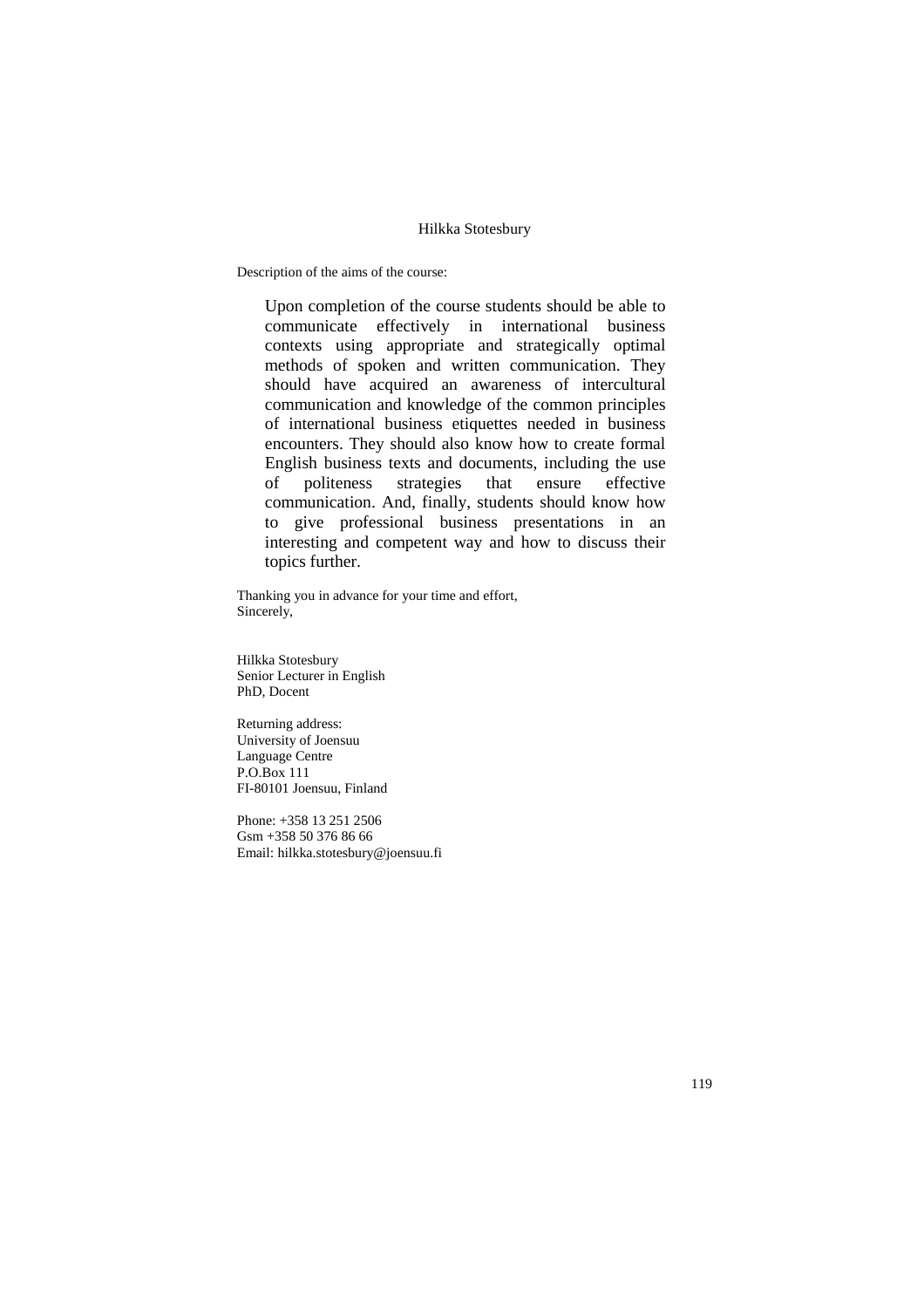| Please rate the importance of being able to<br>deal with<br>the following activities in English in your<br>executive position. |   |                | unimportant<br>6 not applicable<br>to your position | 1 very important<br>2 fairly important<br>3 not important or<br>4 fairly unimportant<br>5 very unimportant |   |   |
|--------------------------------------------------------------------------------------------------------------------------------|---|----------------|-----------------------------------------------------|------------------------------------------------------------------------------------------------------------|---|---|
| Importance of English skills in the<br>activity:                                                                               | 1 | $\overline{c}$ | 3                                                   | 4                                                                                                          | 5 | 6 |
| 1. English telephone and Skype<br>conversations                                                                                |   |                |                                                     |                                                                                                            |   |   |
| 2. Receiving and introducing international<br>visitors to your colleagues in your<br>company                                   |   |                |                                                     |                                                                                                            |   |   |
| 3. Socializing with international business<br>visitors in Finland                                                              |   |                |                                                     |                                                                                                            |   |   |
| 4. Socializing with international business<br>hosts abroad                                                                     |   |                |                                                     |                                                                                                            |   |   |
| 5. Giving presentations (please specify the<br>type of presentations)                                                          |   |                |                                                     |                                                                                                            |   |   |
| 6. Participating in meetings                                                                                                   |   |                |                                                     |                                                                                                            |   |   |
| 7. Participating in video conferences                                                                                          |   |                |                                                     |                                                                                                            |   |   |
| 8. Chairing meetings                                                                                                           |   |                |                                                     |                                                                                                            |   |   |
| 9. Participating in business negotiations                                                                                      |   |                |                                                     |                                                                                                            |   |   |
| 10. Knowledge of business etiquettes of<br>various countries and cultures                                                      |   |                |                                                     |                                                                                                            |   |   |
| 11. Having intercultural knowledge and<br>competence                                                                           |   |                |                                                     |                                                                                                            |   |   |
| 12. Making speeches (please specify<br>prospective occasions)                                                                  |   |                |                                                     |                                                                                                            |   |   |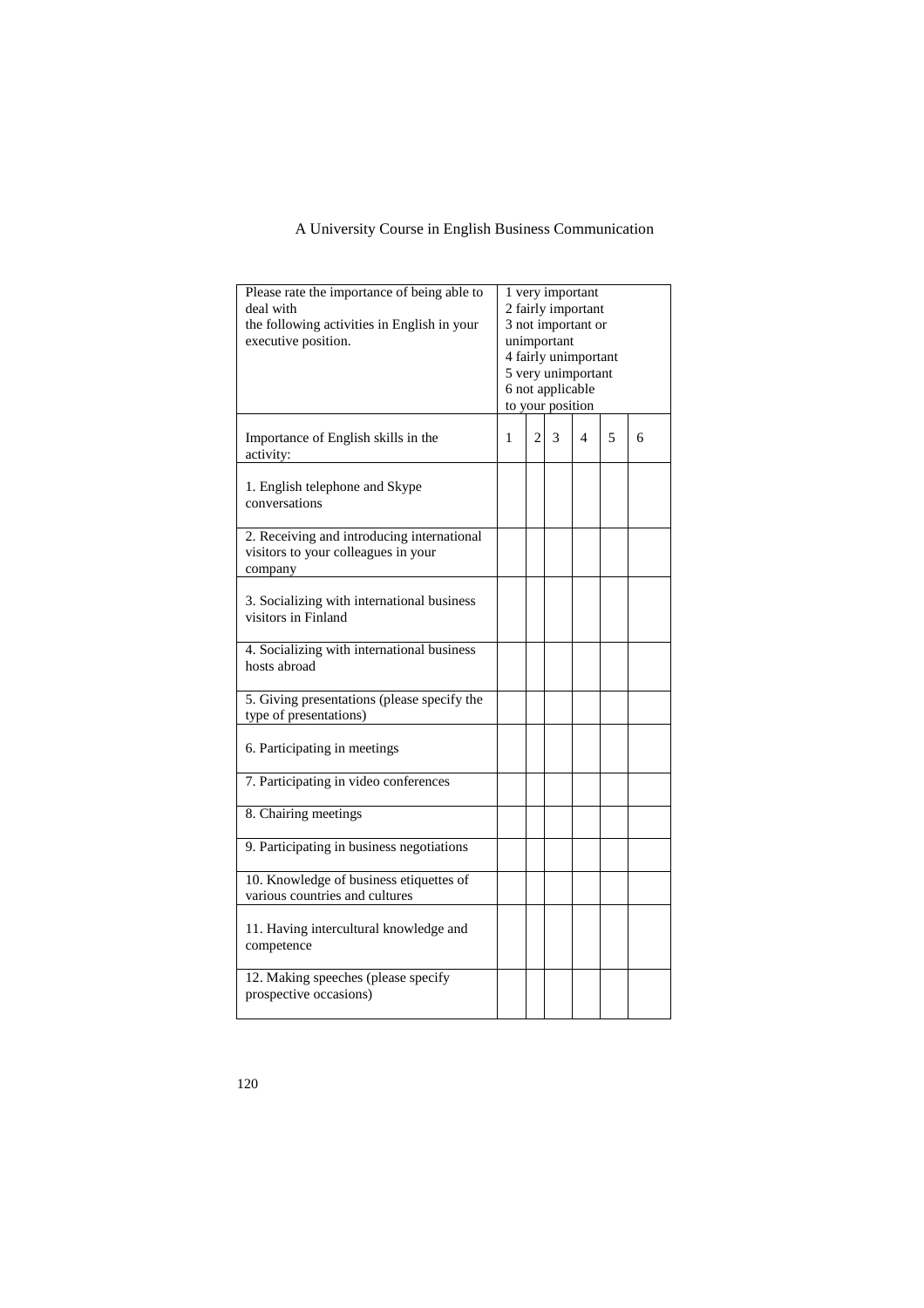| 13. Writing emails at work                                              |  |  |               |  |  |  |  |  |
|-------------------------------------------------------------------------|--|--|---------------|--|--|--|--|--|
| 14. Writing contracts (please specify the                               |  |  |               |  |  |  |  |  |
| type of contract)                                                       |  |  |               |  |  |  |  |  |
|                                                                         |  |  |               |  |  |  |  |  |
| 15. Writing invitations and replies to                                  |  |  |               |  |  |  |  |  |
| invitations (please specify the media)                                  |  |  |               |  |  |  |  |  |
|                                                                         |  |  |               |  |  |  |  |  |
| 16. Making complaints (please specify the                               |  |  |               |  |  |  |  |  |
| media)                                                                  |  |  |               |  |  |  |  |  |
|                                                                         |  |  |               |  |  |  |  |  |
|                                                                         |  |  |               |  |  |  |  |  |
| 17. Reacting to complaints (please specify                              |  |  |               |  |  |  |  |  |
| the media)                                                              |  |  |               |  |  |  |  |  |
|                                                                         |  |  |               |  |  |  |  |  |
| 18. Writing other business                                              |  |  |               |  |  |  |  |  |
| documents (please specify which)                                        |  |  |               |  |  |  |  |  |
|                                                                         |  |  |               |  |  |  |  |  |
| 19. Other possible functions or                                         |  |  |               |  |  |  |  |  |
| situations where Finnish                                                |  |  |               |  |  |  |  |  |
| business executives                                                     |  |  |               |  |  |  |  |  |
| need English (please specify).                                          |  |  |               |  |  |  |  |  |
|                                                                         |  |  |               |  |  |  |  |  |
| 20. Have you ever felt that                                             |  |  |               |  |  |  |  |  |
| your English skills are not adequate?                                   |  |  |               |  |  |  |  |  |
| If yes, please specify in which functions                               |  |  |               |  |  |  |  |  |
| or situations.                                                          |  |  |               |  |  |  |  |  |
|                                                                         |  |  |               |  |  |  |  |  |
|                                                                         |  |  |               |  |  |  |  |  |
|                                                                         |  |  |               |  |  |  |  |  |
|                                                                         |  |  |               |  |  |  |  |  |
|                                                                         |  |  |               |  |  |  |  |  |
|                                                                         |  |  |               |  |  |  |  |  |
|                                                                         |  |  |               |  |  |  |  |  |
| <b>Background information:</b><br>$\Box$ male                           |  |  | $\Box$ female |  |  |  |  |  |
|                                                                         |  |  |               |  |  |  |  |  |
| Your position in your organization (please give your job description in |  |  |               |  |  |  |  |  |
| English and/or Finnish)                                                 |  |  |               |  |  |  |  |  |
|                                                                         |  |  |               |  |  |  |  |  |
| How often do you travel abroad on business?_______ times per            |  |  |               |  |  |  |  |  |
| year <sub>___________</sub> times per month                             |  |  |               |  |  |  |  |  |
|                                                                         |  |  |               |  |  |  |  |  |
| To which continents/countries do you travel?                            |  |  |               |  |  |  |  |  |
|                                                                         |  |  |               |  |  |  |  |  |
| Which language(s) do you use during your travel?                        |  |  |               |  |  |  |  |  |
|                                                                         |  |  |               |  |  |  |  |  |
| What kinds of language problems have you encountered during your        |  |  |               |  |  |  |  |  |
| business trips and negotiations abroad?                                 |  |  |               |  |  |  |  |  |
|                                                                         |  |  |               |  |  |  |  |  |